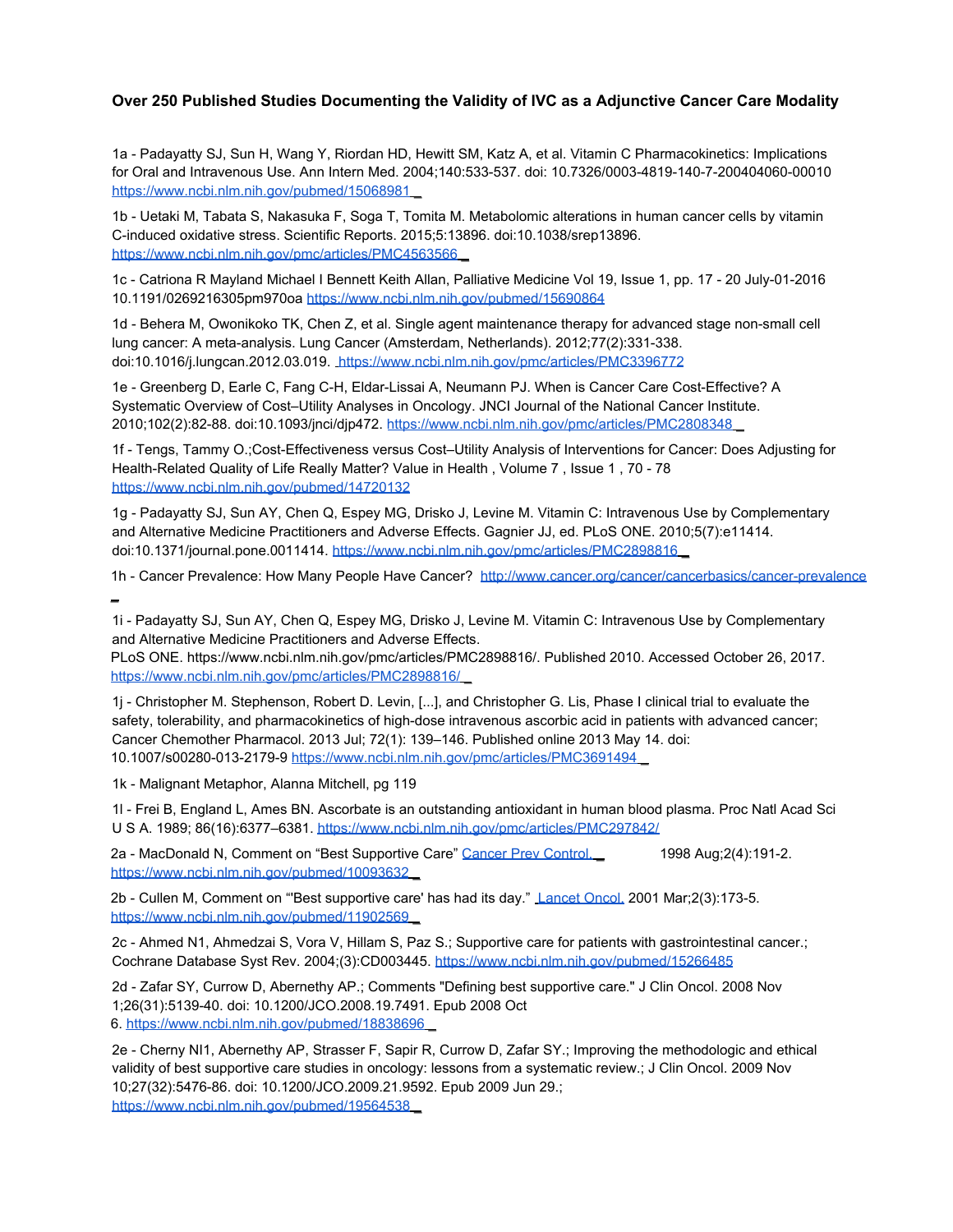2f - Connor SR1, Pyenson B, Fitch K, Spence C, Iwasaki K.; Comparing hospice and nonhospice patient survival among patients who die within a three-year window.; J Pain Symptom Manage. 2007 Mar;33(3):238-46. https://www.ncbi.nlm.nih.gov/pubmed/17349493

2g - Spoelstra SL1, Given BA, Given CW, Grant M, Sikorskii A, You M, Decker V.; An intervention to improve adherence and management of symptoms for patients prescribed oral chemotherapy agents: an exploratory study. Cancer Nurs. 2013 Jan-Feb;36(1):18-28. doi: 10.1097/NCC.0b013e3182551587. https://www.ncbi.nlm.nih.gov/pubmed/23235499

2i - Vollbracht C1, Schneider B, Leendert V, Weiss G, Auerbach L, Beuth J.; Intravenous vitamin C administration improves quality of life in breast cancer patients during chemo-/radiotherapy and aftercare: results of a retrospective, multicentre, epidemiological cohort study in Germany. In Vivo. 2011 Nov-Dec;25(6):983-90. https://www.ncbi.nlm.nih.gov/pubmed/22021693

2j - Chang Hwan Yeom, Gyou Chul Jung, and Keun Jeong Song. Changes of Terminal Cancer Patients' Health-related Quality of Life after High Dose Vitamin C Administration, J Korean Med Sci. 2007 Feb; 22(1): 7–11. Published online 2007 Feb 28. doi: 10.3346/jkms.2007.22.1.7 https://www.ncbi.nlm.nih.gov/pmc/articles/PMC2693571

2k - Du WD, Yuan ZR, Sun J, Tang JX, Cheng AQ, Shen DM, Huang CJ, Song XH, Yu XF, Zheng SB; Therapeutic efficacy of high dose vitamin C on acute pancreatitis and its potential mechanisms; World J Gastroenterol. 2003 Nov;9(11):2565 9. http://www.ncbi.nlm.nih.gov/pubmed/14606098 \_ http://www.wjgnet.com/1007 9327/full/v9/i11/2565.htm \_

 2l - Hidenori Takahashiemail, Haruyoshi Mizunoemail, Atsuo Yanagisawa High dose intravenous vitamin C improves quality of life in cancer patients; Personalized Medicine Universe 1 (2012) 49 53 http://www.personalizedmedicineuniverse.com/article/S2186 4950(12)00013 2/fulltext

2m - L.J.Hoffer, M.Levine, S.Assouline, D.Melnychuk, S.J.Padayatty, K.Rosadiuk, C.Rousseau, L.Robitaille & W.H.Miller Jr; Phase I clinical trial of i.v. ascorbic acid in advanced malignancy; Annals of Oncology, October 2008 http://www.ncbi.nlm.nih.gov/pubmed/18544557 http://annonc.oxfordiournals.org/content/19/11/1969.long

 2n - Ma Y, Chapman J, Levine M, Polireddy K, Drisko J, Chen Q.; High dose parenteral ascorbate enhanced chemosensitivity of ovarian cancer and reduced toxicity of chemotherapy;

Sci Transl Med 5 February 2014: Vol. 6, Issue 222, p. 222 http://www.ncbi.nlm.nih.gov/pubmed/24500406 http://medicalxpress.com/news/2014 02 intravenous vitamin boost chemo cancer fighting.html

2o - Anitra C. Carr, Margreet C. M. Vissers, and John S. Cook; The Effect of Intravenous Vitamin C on Cancer and Chemotherapy Related Fatigue and Quality of Life; Front Oncol. 2014; 4: 283. http://www.ncbi.nlm.nih.gov/pmc/articles/PMC4199254

2p - www.doctoryourself.com/riordan1.html \_

2q - http://www.doctoryourself.com/RiordanIVC.pdf \_

2s - Günes-Bayir A1, Kiziltan HS.; Palliative Vitamin C Application in Patients with Radiotherapy-Resistant Bone Metastases: A Retrospective Study.; Nutr Cancer. 2015;67(6):921-5. doi: 10.1080/01635581.2015.1055366. Epub 2015 Jul 13. https://www.ncbi.nlm.nih.gov/pubmed/26168394 \_

2t - Jeon Y1, Park JS2, Moon S3, Yeo J4. Effect of Intravenous High Dose Vitamin C on Postoperative Pain and Morphine Use after Laparoscopic Colectomy: A Randomized Controlled Trial.; Pain Res Manag. 2016;2016:9147279. Epub 2016 Oct 30 https://www.ncbi.nlm.nih.gov/pmc/articles/PMC5107231

2u - Abram Hoffer, M.D., Ph.D " Clinical Procedures in Treating Terminally Ill Cancer Patients with Vitamin C" Journal of Orthomolecular Medicine, Volume 6, Numbers 3&4, 1991, pp. 155-160 https://www.seanet.com/~alexs/ascorbate/199x/hoffer-a-j\_orthomol\_med-1991-v6-n3\_4-p155.htm

2v - page xii of Cancer and Vitamin C: A Discussion of the Nature, Causes, Prevention, and Treatment of Cancer, L.P., Cameron (1993) http://books.google.com/books?id=GSxWivFfqggC&pg=PA83

3a - Alexander J. Michels and Balz Frei; Myths, Artifacts, and Fatal Flaws: Identifying Limitations and Opportunities in Vitamin C Research; Nutrients. 2013 Dec; 5(12):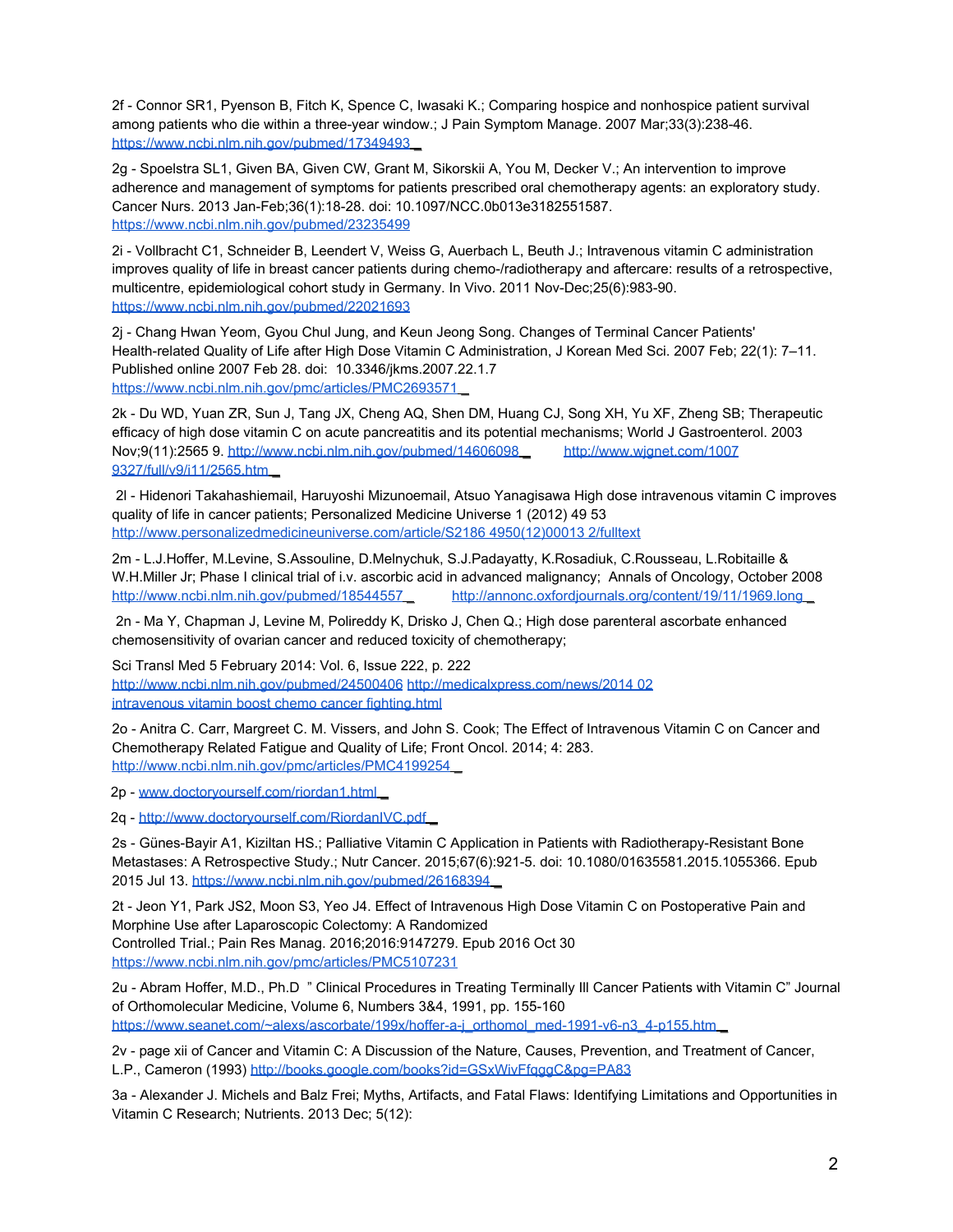5161–5192. Published online 2013 Dec 16. doi: 10.3390/nu5125161 PMCID: PMC3875932 https://www.ncbi.nlm.nih.gov/pmc/articles/PMC3875932 \_

3b - L. John Hoffer, Line Robitaille, [...], and Wilson H. Miller, Jr.; High-Dose Intravenous Vitamin C Combined with Cytotoxic Chemotherapy in Patients with Advanced Cancer: A

Phase I-II Clinical Trial; PLoS One. 2015; 10(4): e0120228.; Published online 2015 Apr 7. doi:10.1371/journal.pone.0120228; PMCID: PMC4388666 https://www.ncbi.nlm.nih.gov/pmc/articles/PMC4388666

3.3a - Thomas E Ichim, Boris Minev, ... James Koropatnick, Chien-Shing Chen and Neil H Riordan; Intravenous ascorbic acid to prevent and treat cancer-associated sepsis? Journal of Translational Medicine20119:25DOI: 10.1186/1479-5876-9-25 http://www.translational-medicine.com/content/9/1/25 \_

3.3b - Alpha A Fowler, III, Aamer A Syed, [...], and Ramesh Natarajan; Phase I safety trial of intravenous ascorbic acid in patients with severe sepsis; J Transl Med. 2014; 12: 32. https://www.ncbi.nlm.nih.gov/pmc/articles/PMC3937164

3.3c - Jahan K, Ahmad K, Ali MA., Effect of ascorbic acid in the treatment of tetanus.; Bangladesh Med Res Counc Bull. 1984 Jun;10(1):24-8.; https://www.ncbi.nlm.nih.gov/pubmed/6466264

3.3d - Wilson JX. Mechanism of action of vitamin C in sepsis: Ascorbate modulates redox signaling in endothelium. Biofactors. 2009 Jan–Feb; 35(1): 5–13. doi:10.1002/biof.7. https://www.ncbi.nlm.nih.gov/pmc/articles/PMC2767105/

3.3e - IVC recommended (along with thiamine and hydrocortisone) by award winning professor & MD for sepsis https://www.ncbi.nlm.nih.gov/pubmed/27940189

3.3f – Liu V, Escobar G, Greene J, et al. Hospital Deaths in Patients With Sepsis From 2 Independent Cohorts. JAMA. 2014;312(1):90-92. http://jama.jamanetwork.com/article.aspx?articleid=1873131&resultClick=3

3.3g - Wheeler D, Jeffries H, Zimmerman J, Wong H, Carcillo J. Sepsis in the Pediatric Cardiac Intensive Care Unit. World J Pediatr Congenit Heart Surg. 2011;2(3):393–399.

https://www.ncbi.nlm.nih.gov/pmc/articles/PMC3277844/

3.3h – LaRosa S. Sepsis. The Cleveland Clinic Foundation. 2010. http://www.clevelandclinicmeded.com/medicalpubs/diseasemanagement/infectious-disease/sepsis/ \_

3.3i – Torio CM, Andrews RM. National Inpatient Hospital Costs: The Most Expensive Conditions by Payer. Agency for Healthcare Research and Quality (US). 2011.

https://www.ncbi.nlm.nih.gov/pubmed/24199255

3.3j – Torio C, Moore B. National Inpatient Hospital Costs: The Most Expensive Conditions b Payer, 2013. Agency for Healthcare Research and Quality. 2016.

http://www.hcup-us.ahrq.gov/reports/statbriefs/sb204-Most-Expensive-Hospital-Conditions.pdf

3.3k – Letarte J, Longo CJ , Pelletier J , et al. Patient characteristics and costs of severe sepsis and septic shock in Quebec. J Crit Care. 2002;17(1):39-49.

https://www.ncbi.nlm.nih.gov/pubmed/12040548

3.3l – Martin G. Sepsis, severe sepsis and septic shock: changes in incidence, pathogens and outcomes. Expert Rev Anti Infect Ther. 2012: 10(6):701-706. https://www.ncbi.nlm.nih.gov/pmc/articles/PMC3488423/

3.3m – Zabet M, Mohammadi M, Ramezani M. Effect of high-dose Ascorbic acid on vasopressor's requirement in septic shock. J Res Pharm Pract . 2016;5(2):94-100. https://www.ncbi.nlm.nih.gov/pmc/articles/PMC4843590/

3.3n – Wilson JX , Wu F . Vitamin C in sepsis. Subcell Biochem. 2012;56:67-83. doi: 10.1007/978-94-007-2199-9\_5. https://www.ncbi.nlm.nih.gov/pubmed/22116695

3.3o – Fisher BJ, Kraskauskas D, Martin EJ, et al. Attenuation of sepsis-induced organ injury in mice by vitamin C. JPEN J Parenter Enteral Nutr. Letter 2014;38(7):825-39. doi:

10.1177/0148607113497760. https://www.ncbi.nlm.nih.gov/pubmed/23917525 \_

3.3p – Fisher BJ, Seropian IM, Kraskauskas D, et al. Ascorbic acid attenuates lipopolysaccharide-induced acute lung injury. Crit Care Med. \_ 2011;39(6):1454-60. doi:

10.1097/CCM. https://www.ncbi.nlm.nih.gov/pubmed/21358394 \_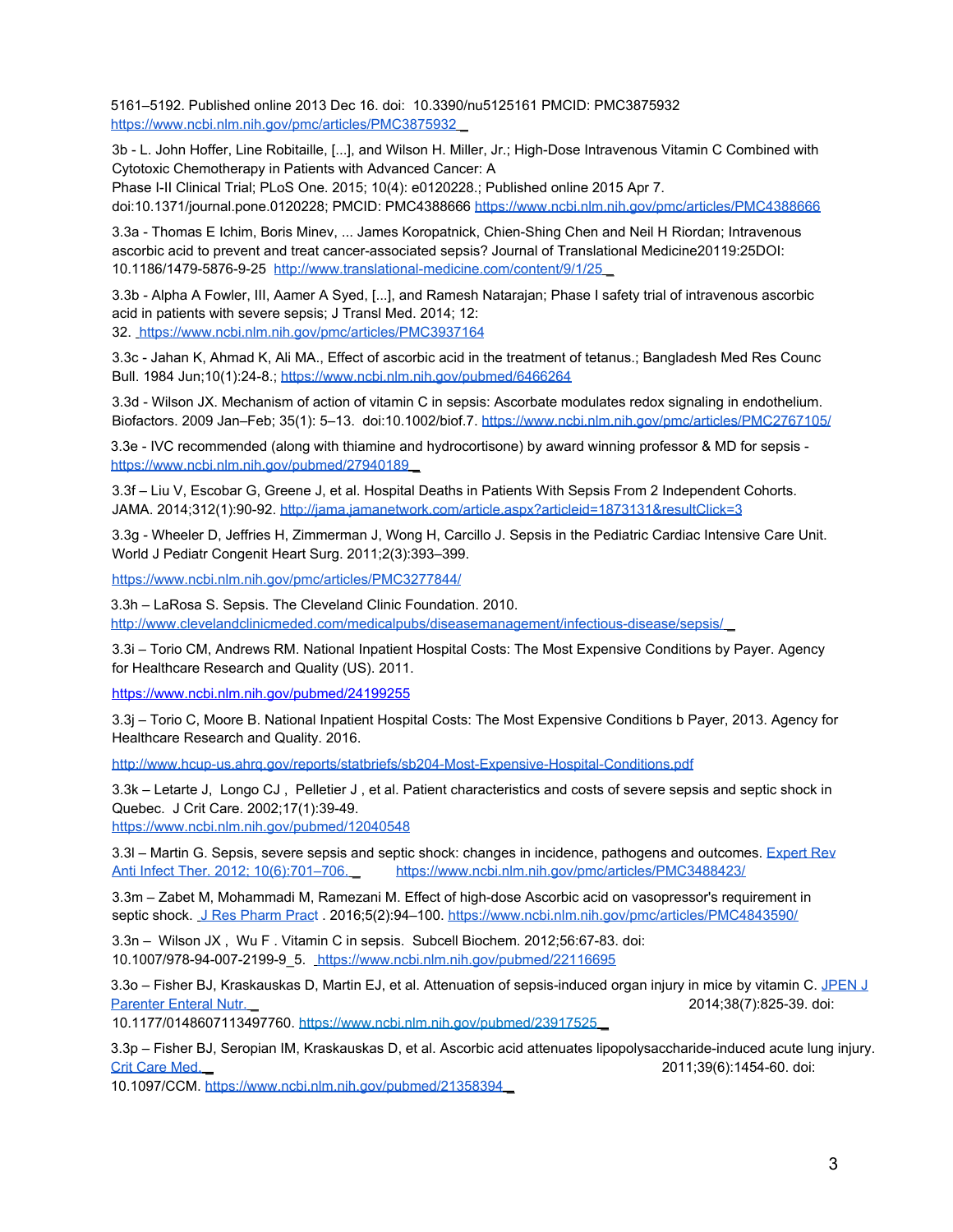3.3q - Zhou G, Kamenos G, Pendem S, et al. Ascorbate protects against vascular leakage in cecal ligation and puncture-induced septic peritonitis. Am J Physiol Regul Integr Comp Physiol. 2012;302(4):R409-16. doi: 10.1152/ajpregu.00153.2011. https://www.ncbi.nlm.nih.gov/pubmed/22116513 \_

3.3r -Murata A, Morishige F, Yamaguchi H; Prolongation of survival times of terminal cancer patients by administration of large doses of ascorbate. Int J Vitam Nutr Res Suppl. 1982;23:103-13 https://www.ncbi.nlm.nih.gov/pubmed/6811475 \_

3.4a - S Murad, D Grove, K A Lindberg, G Reynolds, A Sivarajah, and S R Pinnell; Regulation of collagen synthesis by ascorbic acid; May 1, 1981 vol. 78 no. 5 http://www.pnas.org/content/78/5/2879

3.4b - McCormick WJ.; Cancer: a collagen disease, secondary to a nutritional deficiency.; Arch Pediatr. 1959

Apr;76(4):166-71.; https://www.ncbi.nlm.nih.gov/pubmed/13638066

3.4c - Nathens AB, Neff MJ, Jurkovich GJ, et al. Randomized, prospective trial of antioxidant supplementation in critically ill surgical patients. Ann Surg. \_ 2002;236(6):814-22. https://www.ncbi.nlm.nih.gov/pubmed/12454520

3.4d - Tanaka H, Matsuda T, Miyagantani Y, et al. Reduction of resuscitation fluid volumes in severely burned patients using ascorbic acid administration: a randomized, prospective study. Arch Surg. 2000;135(3):326-31. https://www.ncbi.nlm.nih.gov/pubmed/10722036

3.5a - Cameron E, Pauling L, Leibovitz B.; Ascorbic acid and cancer: a review.; Cancer Res. 1979 Mar;39(3):663-81. https://www.ncbi.nlm.nih.gov/pubmed/371790

3.6a - Park CH1, Kimler BF, Yi SY, Park SH, Kim K, Jung CW, Kim SH, Lee ER, Rha M, Kim S, Park MH, Lee SJ, Park HK, Lee MH, Yoon SS, Min YH, Kim BS, Kim JA, Kim WS.; Depletion of L-ascorbic acid alternating with its supplementation in the treatment of patients with acute myeloid leukemia or myelodysplastic syndromes.; Eur J Haematol. 2009 Aug;83(2):108-18. doi: 10.1111/j.1600-0609.2009.01252.x. Epub 2009 Mar 5. https://www.ncbi.nlm.nih.gov/pubmed/19284416 \_

3.6b – Fain O, Mathieu E, Thomas M. Scurvy in patients with cancer. **BMJ** . 1998;316(7145): 1661–1662.https://www.ncbi.nlm.nih.gov/pmc/articles/PMC1113239/ \_

3.7a - Nina Mikirova, Joseph Casciari, [...], and Ronald Hunninghake; Clinical experience with intravenous administration of ascorbic acid: achievable levels in blood for different states of inflammation and disease in cancer patients; J Transl Med. 2013; 11: 191. Published online 2013 Aug 15. doi: 10.1186/1479-5876-11-191 https://www.ncbi.nlm.nih.gov/pmc/articles/PMC3751545

3.7b - Vajihe Biniaz, Mehdi Sadeghi Shermeh, [...], and Behzad Einollahi; Effect of Vitamin C Supplementation on C-reactive Protein Levels in Patients Undergoing

Hemodialysis: A Randomized, Double Blind, Placebo-Controlled Study; Nephrourol Mon. 2014 Jan; 6(1): e13351. https://www.ncbi.nlm.nih.gov/pmc/articles/PMC3968960

3.7c - Nina Mikirova, Joseph Casciari, [...], and Paul Taylor; Effect of high-dose intravenous vitamin C on inflammation in cancer patients; J Transl Med. 2012; 10: 189. doi: 10.1186/1479-5876-10-189 https://www.ncbi.nlm.nih.gov/pmc/articles/PMC3480897 \_

3.7d - N. Mikirova\* , A. Rogers, J. Casciari, P. Taylor ; Effect of high dose intravenous ascorbic acid on the level of inflammation in patients with rheumatoid arthritis; Vol.1, No.2, 26-32 (2012) Modern Research in Inflammation http://dx.doi.org/10.4236/mri.2012.12004

3.7e – Mikirova N, Hunninghake R. Changes in the rate of PSA progression and the level of alkaline phosphatase during high dose vitamin C treatment of patients with prostate cancer. Vol. 7, No. 7 (2017). https://www.ffhdj.com/index.php/ffhd/article/view/360

3.8a - Yeonsil Yu, Seyeon Bae, [...], and Wang Jae Lee; The Anti-tumor Activity of Vitamin C via the Increase of Fas (CD95) and MHC I Expression on Human Stomach Cancer Cell Line, SNU1; Immune Netw. 2011 Aug; 11(4): 210–215. doi: 10.4110/in.2011.11.4.210 https://www.ncbi.nlm.nih.gov/pmc/articles/PMC3202620 \_

3.8b - Nina A. Mikirova and Ronald Hunninghake; Effect of high dose vitamin C on Epstein-Barr viral infection; Med Sci Monit. 2014; 20: 725–732. doi: 10.12659/MSM.890423; https://www.ncbi.nlm.nih.gov/pmc/articles/PMC4015650

3.8c - Nelson JL1, Alexander JW, Jacobs PA, Ing RD, Ogle CK.; Metabolic and immune effects of enteral ascorbic acid after burn trauma.; Burns. 1992 Apr;18(2):92-7.; https://www.ncbi.nlm.nih.gov/pubmed/1590939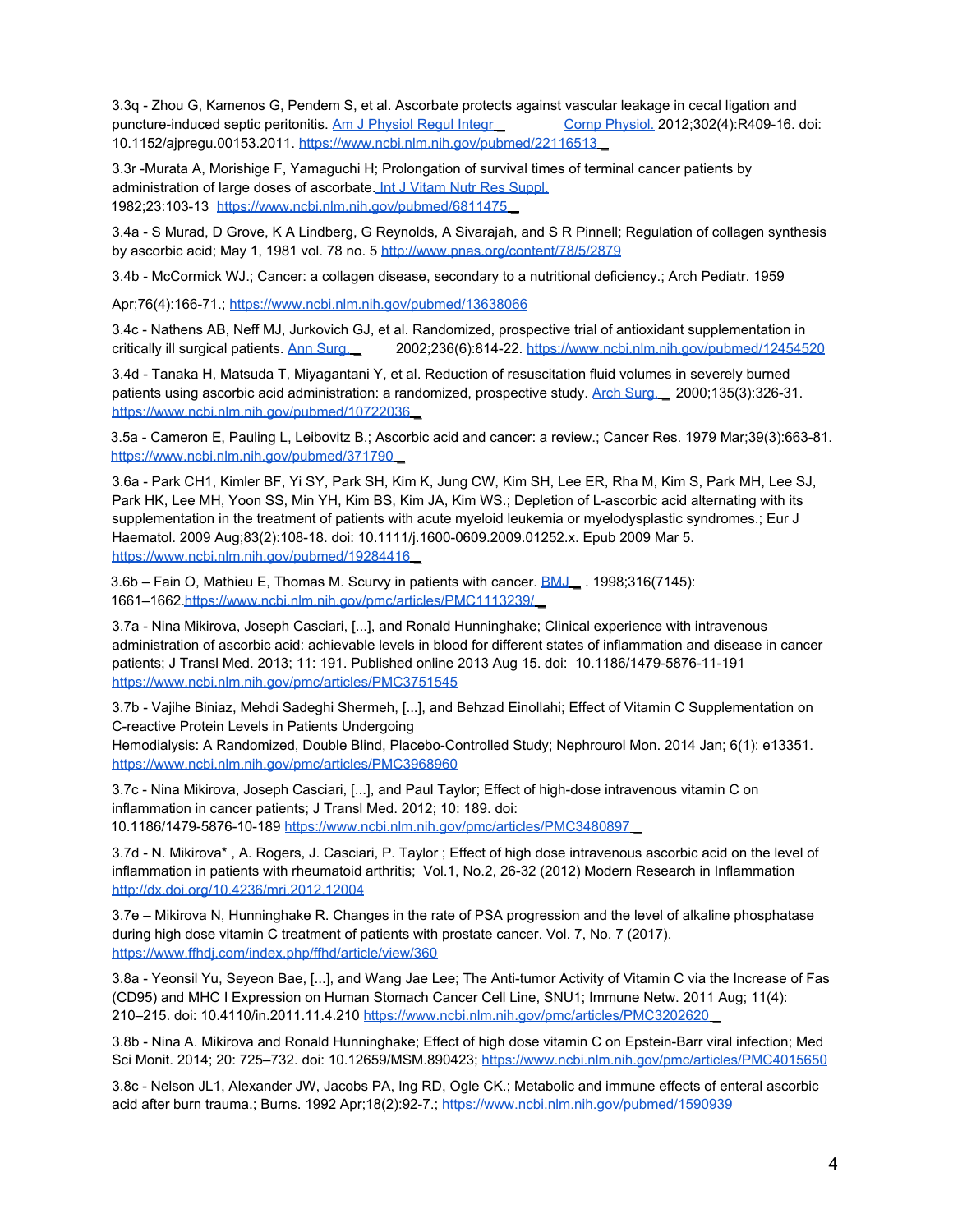3.8d - Kodama M1, Kodama T, Murakami M, Kodama M; Vitamin C infusion treatment enhances cortisol production of the adrenal via the pituitary ACTH route.; In Vivo. 1994 Nov-Dec;8(6):1079-85.; https://www.ncbi.nlm.nih.gov/pubmed/7772741

3.8e - Sung Hye Byun, MD and Younghoon Jeon, MD; Administration of Vitamin C in a Patient with Herpes Zoster - A case report -; Korean J Pain. 2011 Jun; 24(2): 108–111. doi: 10.3344/kjp.2011.24.2.108; https://www.ncbi.nlm.nih.gov/pmc/articles/PMC3111558

3.8f - Kodama M1, Oyama A, Takagi H.; Control of interstitial pneumonia by drip infusion of megadose vitamin C, dehydroepiandrosterone and cortisol. A short review of our experience.; In Vivo. 2008 Mar-Apr;22(2):263-7.; https://www.ncbi.nlm.nih.gov/pubmed/18468413

3.9a - Espey MG1, Chen P, Chalmers B, Drisko J, Sun AY, Levine M, Chen Q.; Pharmacologic ascorbate synergizes with gemcitabine in preclinical models of pancreatic cancer.; Free Radic Biol Med. 2011 Jun 1;50(11):1610-9. doi: 10.1016/j.freeradbiomed.2011.03.007. Epub 2011 Mar 12.; https://www.ncbi.nlm.nih.gov/pubmed/21402145 \_

3.9b - Verrax J1, Calderon PB.; Pharmacologic concentrations of ascorbate are achieved by parenteral administration and exhibit antitumoral effects.; Free Radic Biol Med. 2009 Jul 1;47(1):32-40. doi:

10.1016/j.freeradbiomed.2009.02.016. Epub 2009 Feb 28.; https://www.ncbi.nlm.nih.gov/pubmed/19254759

3.9c - Lamson DW1, Brignall MS.; Antioxidants in cancer therapy; their actions and interactions with oncologic therapies.; Altern Med Rev. 1999 Oct;4(5):304-29.; https://www.ncbi.nlm.nih.gov/pubmed/10559547

3.9d - Prasad KN1, Kumar A, Kochupillai V, Cole WC.; High doses of multiple antioxidant vitamins: essential ingredients in improving the efficacy of standard cancer therapy.; J Am Coll Nutr. 1999 Feb;18(1):13-25.; https://www.ncbi.nlm.nih.gov/pubmed/10067654

3.9e - Prasad KN1.; Multiple dietary antioxidants enhance the efficacy of standard and experimental cancer therapies and decrease their toxicity.; Integr Cancer Ther. 2004 Dec;3(4):310-22.; https://www.ncbi.nlm.nih.gov/pubmed/15523102 \_

3.9f - Simone CB 2nd1, Simone NL, Simone V, Simone CB.; Antioxidants and other nutrients do not interfere with chemotherapy or radiation therapy and can increase kill and increase survival, part 1.; Altern Ther Health Med. 2007 Jan-Feb;13(1):22-8.; https://www.ncbi.nlm.nih.gov/pubmed/17283738

3.9g - Simone CB 2nd1, Simone NL, Simone V, Simone CB.; Antioxidants and other nutrients do not interfere with chemotherapy or radiation therapy and can increase kill and increase survival, Part 2.; Altern Ther Health Med. 2007 Mar-Apr;13(2):40-7.; https://www.ncbi.nlm.nih.gov/pubmed/17405678 \_

3.9h - Daniel A. Monti, Edith Mitchell, [...], and Mark Levine; Phase I Evaluation of Intravenous Ascorbic Acid in Combination with Gemcitabine and Erlotinib in Patients with Metastatic Pancreatic Cancer; PLoS One. 2012; 7(1): e29794. doi: 10.1371/journal.pone.0029794; https://www.ncbi.nlm.nih.gov/pmc/articles/PMC3260161/

3.9i - Block KI1, Koch AC, Mead MN, Tothy PK, Newman RA, Gyllenhaal C.; Impact of antioxidant supplementation on chemotherapeutic efficacy: a systematic review of the evidence from randomized controlled trials.; Cancer Treat Rev. 2007 Aug;33(5):407-18. Epub 2007 Mar 23.; https://www.ncbi.nlm.nih.gov/pubmed/17367938 \_

3.9j - Prasad KN1.; Rationale for using high-dose multiple dietary antioxidants as an adjunct to radiation therapy and chemotherapy.; J Nutr. 2004 Nov;134(11):3182S-3S.; https://www.ncbi.nlm.nih.gov/pubmed/15514298

3.9k - Joseph J. Cullen, Douglas R. Spitz, and Garry R. Buettner; Comment on "Pharmacologic ascorbate synergizes with Gemcitabine in pre-clinical models of pancreatic cancer" i.e. All we are saying is, give C a chance; Free Radic Biol Med. 2011 Jun 15; 50(12): 1726–1727. doi: 10.1016/j.freeradbiomed.2011.03.030; https://www.ncbi.nlm.nih.gov/pmc/articles/PMC3128375/pdf/nihms304544.pdf

3.9l - JJ Casciari, NH Riordan, TL Schmidt, XL Meng, JA Jackson, and HD Riordan; Cytotoxicity of ascorbate, lipoic acid, and other antioxidants in hollow fibre in vitro tumours; British Journal of Cancer (2001) 84(11), 1544–1550 doi: 10.1054/ bjoc.2001.1814,; https://www.ncbi.nlm.nih.gov/pmc/articles/PMC2363673/pdf/84-6691814a.pdf \_

3.9m - Michael Graham Espey, Ping Chen, [...], and Qi Chen; Pharmacologic ascorbate synergizes with gemcitabine in preclinical models of pancreatic cancer; Free Radic Biol Med. 2011 Jun 1; 50(11): 1610–1619. doi: 10.1016/j.freeradbiomed.2011.03.007; https://www.ncbi.nlm.nih.gov/pmc/articles/PMC3482496/ \_

3.9n - Schoenfeld, Sibenaller, Mapuskar, Wagner, Cramer-Morales, Furqan, Sandhu, Carlisle, Smith, Abu Hejleh, Berg, Zhang, Keech, Parekh, Bhatia, Monga V2, Bodeker, Ahmann, Vollstedt, Brown, Shanahan Kauffman, Schall,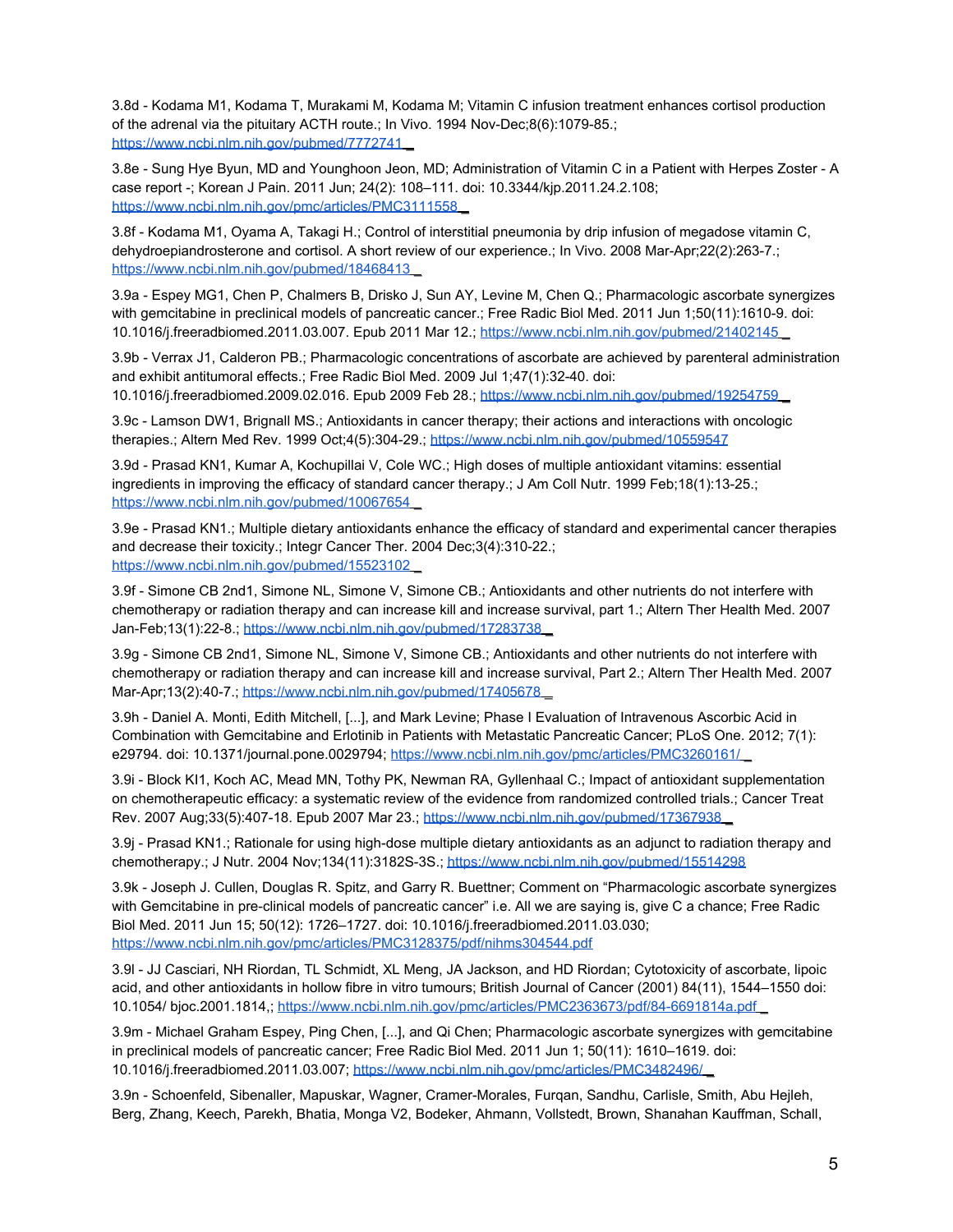Hohl, Clamon, Greenlee, Howard, Shultz, Smith, Riley, Domann, Cullen, Buettner, Buatti, Spitz, Allen. O2 - and

H2O2-Mediated Disruption of Fe Metabolism Causes the Differential Susceptibility of NSCLC and GBM Cancer Cells to Pharmacological Ascorbate. Cancer Cell. 2017 Mar 16.

pii: S1535-6108(17)30062-4. doi: 10.1016/j.ccell.2017.02.018 https://www.ncbi.nlm.nih.gov/pubmed/28366679

3.9o - Cimmino L, Dolgalev I, Wang Y et al. Restoration of TET2 Function Blocks Aberrant Self-Renewal and Leukemia Progression. NYU School of Medicine.

2017;170(6):1079-1095 https://www.ncbi.nlm.nih.gov/labs/articles/28823558/

3.10a - Shinozaki K1, Hosokawa Y, Hazawa M, Kashiwakura I, Okumura K, Kaku T, Nakayama E.; Ascorbic acid enhances radiation-induced apoptosis in an HL60 human leukemia cell line.; J Radiat Res. 2011;52(2):229-37. Epub 2011 Feb 19.; https://www.ncbi.nlm.nih.gov/pubmed/21343676 \_

3.10b - Herst PM1, Broadley KW, Harper JL, McConnell MJ.; Pharmacological concentrations of ascorbate radiosensitize glioblastoma multiforme primary cells by increasing oxidative DNA damage and inhibiting G2/M arrest.; Free Radic Biol Med. 2012 Apr 15;52(8):1486-93. doi: 10.1016/j.freeradbiomed.2012.01.021. Epub 2012 Feb 2.; https://www.ncbi.nlm.nih.gov/pubmed/22342518

3.10c - Castro ML1, McConnell MJ1, Herst PM2.; Radiosensitisation by pharmacological ascorbate in glioblastoma multiforme cells, human glial cells, and HUVECs depends on their antioxidant and DNA repair capabilities and is not cancer specific.; Free Radic Biol Med. 2014 Sep;74:200-9. doi: 10.1016/j.freeradbiomed.2014.06.022. Epub 2014 Jun 30.; https://www.ncbi.nlm.nih.gov/pubmed/24992837 \_

3.11a - Nina A Mikirova,corresponding author#1 Thomas E Ichim,#2 and Neil H Riordan#2; Anti-angiogenic effect of high doses of ascorbic acid; J Transl Med. 2008; 6: 50. doi:

10.1186/1479-5876-6-50; https://www.ncbi.nlm.nih.gov/pmc/articles/PMC2562367 \_

3.11b - Mikirova N1, Riordan N2, Casciari J3.; Modulation of Cytokines in Cancer Patients by Intravenous Ascorbate Therapy.; Med Sci Monit. 2016 Jan 3;22:14-25.; https://www.ncbi.nlm.nih.gov/pubmed/26724916

3.11c - Ashino H1, Shimamura M, Nakajima H, Dombou M, Kawanaka S, Oikawa T, Iwaguchi T, Kawashima S.; Novel function of ascorbic acid as an angiostatic factor.; Angiogenesis. 2003;6(4):259-69.; https://www.ncbi.nlm.nih.gov/pubmed/15166494 \_

3.11d - Nina A Mikirova,corresponding author#1 Joseph J Casciari,#1 and Neil H Riordan#1; Ascorbate inhibition of angiogenesis in aortic rings ex vivo and subcutaneous Matrigel plugs in vivo; J Angiogenes Res. 2010; 2: 2. doi: 10.1186/2040-2384-2-2; https://www.ncbi.nlm.nih.gov/pmc/articles/PMC2820478 \_

3.12a - Levine M1, Padayatty SJ, Espey MG.; Vitamin C: a concentration-function approach yields pharmacology and therapeutic discoveries.; Adv Nutr. 2011 Mar;2(2):78-88. doi: 10.3945/an.110.000109. Epub 2011 Mar 10.; https://www.ncbi.nlm.nih.gov/pubmed/22332036 \_

3.12b - Chen Q, Espey MG, Krishna MC, et al. Pharmacologic ascorbic acid concentrations selectively kill cancer cells: Action as a pro-drug to deliver hydrogen peroxide to tissues. Proceedings of the National Academy of Sciences of the United States of America. 2005;102(38):13604-13609. doi:10.1073/pnas.0506390102. https://www.ncbi.nlm.nih.gov/pmc/articles/PMC1224653/

3.12c - Chen Q, Espey MG, Sun AY, et al. Ascorbate in pharmacologic concentrations selectively generates ascorbate radical and hydrogen peroxide in extracellular fluid in vivo. Proceedings of the National Academy of Sciences of the United States of America. 2007;104(21):8749-8754. doi:10.1073/pnas.0702854104. https://www.ncbi.nlm.nih.gov/pmc/articles/PMC1885574/

3.12d - Cameron E, Campbell A.; The orthomolecular treatment of cancer. II. Clinical trial of high-dose ascorbic acid supplements in advanced human cancer.; Chem Biol Interact. 1974 Oct;9(4):285-315.; https://www.ncbi.nlm.nih.gov/pubmed/4430016

3.12e - Mastrangelo D, Massai L, Lo Coco F, Noguera NI, Borgia L, Fioritoni G, Berardi A, Iacone A, Muscettola M, Pelosi E, Castelli G, Testa U, Di Pisa F, Grasso G.; Cytotoxic effects of high concentrations of sodium ascorbate on human myeloid cell lines.; Ann Hematol. 2015 Nov;94(11):1807-16. doi: 10.1007/s00277-015-2464-2.; https://www.ncbi.nlm.nih.gov/pubmed/26264692

3.12f - Chen Q1, Espey MG, Sun AY, Pooput C, Kirk KL, Krishna MC, Khosh DB, Drisko J, Levine M.; Pharmacologic doses of ascorbate act as a prooxidant and decrease growth of aggressive tumor xenografts in mice.; Proc Natl Acad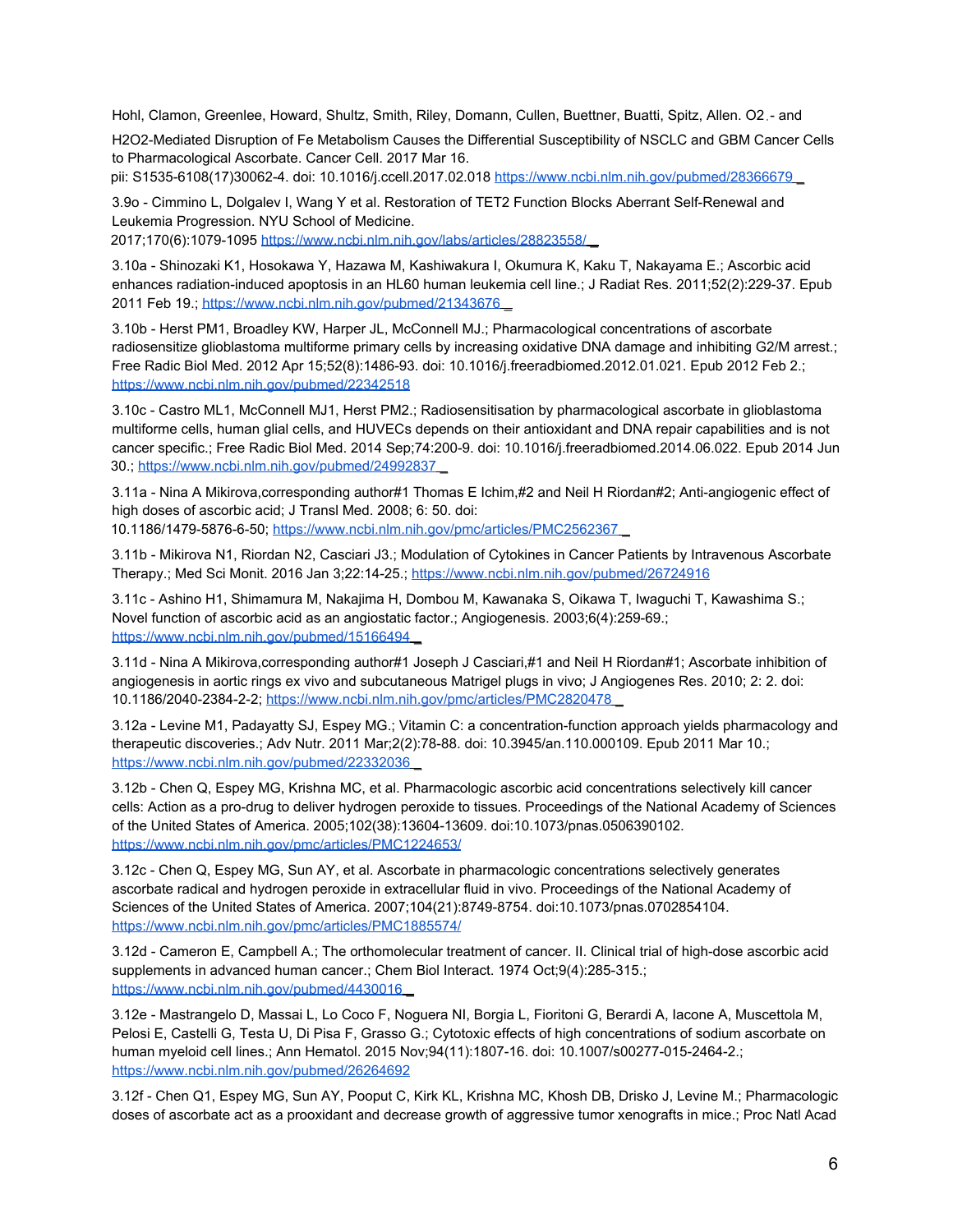Sci U S A. 2008 Aug 12;105(32):11105-9. doi: 10.1073/pnas.0804226105.; https://www.ncbi.nlm.nih.gov/pubmed/18678913

3.12g - Uetaki M, Tabata S, Nakasuka F, Soga T, Tomita M. Metabolomic alterations in human cancer cells by vitamin C-induced oxidative stress. Scientific Reports. 2015;5:13896. doi:10.1038/srep13896. http://www.nature.com/articles/srep13896 \_

3c - Liu V, Escobar GJ, Greene JD, Soule J, Whippy A, Angus DC, Iwashyna TJ.; Hospital deaths in patients with sepsis from 2 independent cohorts.; JAMA. 2014 Jul 2;312(1):90-2.; https://www.ncbi.nlm.nih.gov/pubmed/24838355 \_

3d - Fowler AA, Syed AA, Knowlson S, et al. Phase I safety trial of intravenous ascorbic acid in patients with severe sepsis. Journal of Translational Medicine. 2014;12:32. doi:10.1186/1479-5876-12-32. https://www.ncbi.nlm.nih.gov/pmc/articles/PMC3937164/ \_

3e1 "Chapter 17: Electron Transport and Oxidative Phosphorylation", Biology 638, Takusagawa https://drive.google.com/file/d/0B3dbrj98d4NEdFpfdXVPOEJoUDQ/view?usp=sharing

3e2 Combs J, Gerald F. The Vitamins. 4 ed. Burlington: Elsevier Science; 2012) and (Erdman JW, MacDonald I, Zeisel SH, International Life Sciences Institute. Present knowledge in nutrition. 10th ed. Ames, Iowa: International Life Sciences Institute; 2012

3f - Astuya A, Caprile T, Castro M, Salazar K, García Mde L, Reinicke K, Rodríguez F, Vera JC, Millán C, Ulloa V, Low M, Martínez F, Nualart F.; Vitamin C uptake and recycling among normal and tumor cells from the central nervous system.; J Neurosci Res. 2005 Jan 1-15;79(1-2):146-56.; https://www.ncbi.nlm.nih.gov/pubmed/15578707

3g - Yun J, Rago C, Cheong I, et al. Glucose Deprivation Contributes to the Development of KRAS Pathway Mutations in Tumor Cells. Science. 2009;325(5947):1555.

Doi:10.1126 \_/science.1174229. https://www.ncbi.nlm.nih.gov/pmc/articles/PMC2820374/ \_

3h - Yun J, Mullarky E, Lu C, et al. Vitamin C selectively kills KRAS and BRAF mutant colorectal cancer cells by targeting GAPDH. Science. 2015; 350(6266):1391–1396. \_ doi:10.1126 \_ /science.aaa5004. https://www.ncbi.nlm.nih.gov/pmc/articles/PMC4778961/

3i - Bram S, Froussard P, Guichard M, et al. Vitamin C preferential toxicity for malignant melanoma cells. Nature. 1980 Apr 17;284(5757):629-31. https://www.ncbi.nlm.nih.gov/pubmed/7366735

3j - Toohey Jl. Dehydroascorbic acid as an anti-cancer agent. Cancer Lett. 2008;263(2):164-9. doi: 10.1016/j.canlet.2008.02.002. https://www.ncbi.nlm.nih.gov/pubmed/18378072

4a - Jin Ge, BSE, Jessica Fishman, PhD, Neha Vapiwala, MD, Susan Q. Li, MS, Krupali Desai, MD, MPH, Sharon X. Xie, PhD, and Jun J. Mao, MD, MSCE; Patient-Physician Communication About Complementary and Alternative Medicine in a Radiation Oncology Setting; Int J Radiat Oncol Biol Phys. 2013 Jan 1; 85(1): e1–e6. doi: 10.1016/j.ijrobp.2012.08.018; https://www.ncbi.nlm.nih.gov/pmc/articles/PMC3677204/ \_

4b - Padayatty SJ, Sun AY, Chen Q, et al. Vitamin C: intravenous use by complementary and alternative medicine practitioners and adverse effects. PLoS One. 2010;5(7):e11414. doi: 10.1371/journal.pone.0011414.http://www.ncbi.nlm.nih.gov/pubmed/20628650 \_

4c - Williams MD, Braun LA, Cooper LM, et al. Hospitalized cancer patients with severe sepsis: analysis of incidence, mortality, and associated costs of care. Crit Care \_\_ . 2004; 8(5): R291-R298. Doi:10.1186 \_\_ /cc2893. https://www.ncbi.nlm.nih.gov/pmc/articles/PMC1065011/ \_

4d - Medicine: Hydration Therapy (L34263), LCD - Local Coverage Determination, Medicare Policies and Guidelines https://goo.gl/isafwz

4e - Hyperchloremia (High Chloride), What Is Hyperchloremia? http://chemocare.com/chemotherapy/side-effects/hyperchloremia-high-chloride.aspx

5a - Mack JW, Smith TJ. J Reasons why physicians do not have discussions about poor prognosis, why it matters, and what can be improved. Clin Oncol. 2012 Aug 1;30(22):2715-7. doi: 10.1200/JCO.2012.42.4564. Epub 2012 Jul 2. PMID: 22753911- http://www.ncbi.nlm.nih.gov/pubmed/22753911 \_

5b - Christakis NA, Lamont EB. Extent and determinants of error in doctors' prognoses in terminally ill patients: prospective cohort study. BMJ. \_ 2000;320(7233):469-72.

http://www.ncbi.nlm.nih.gov/pubmed/10678857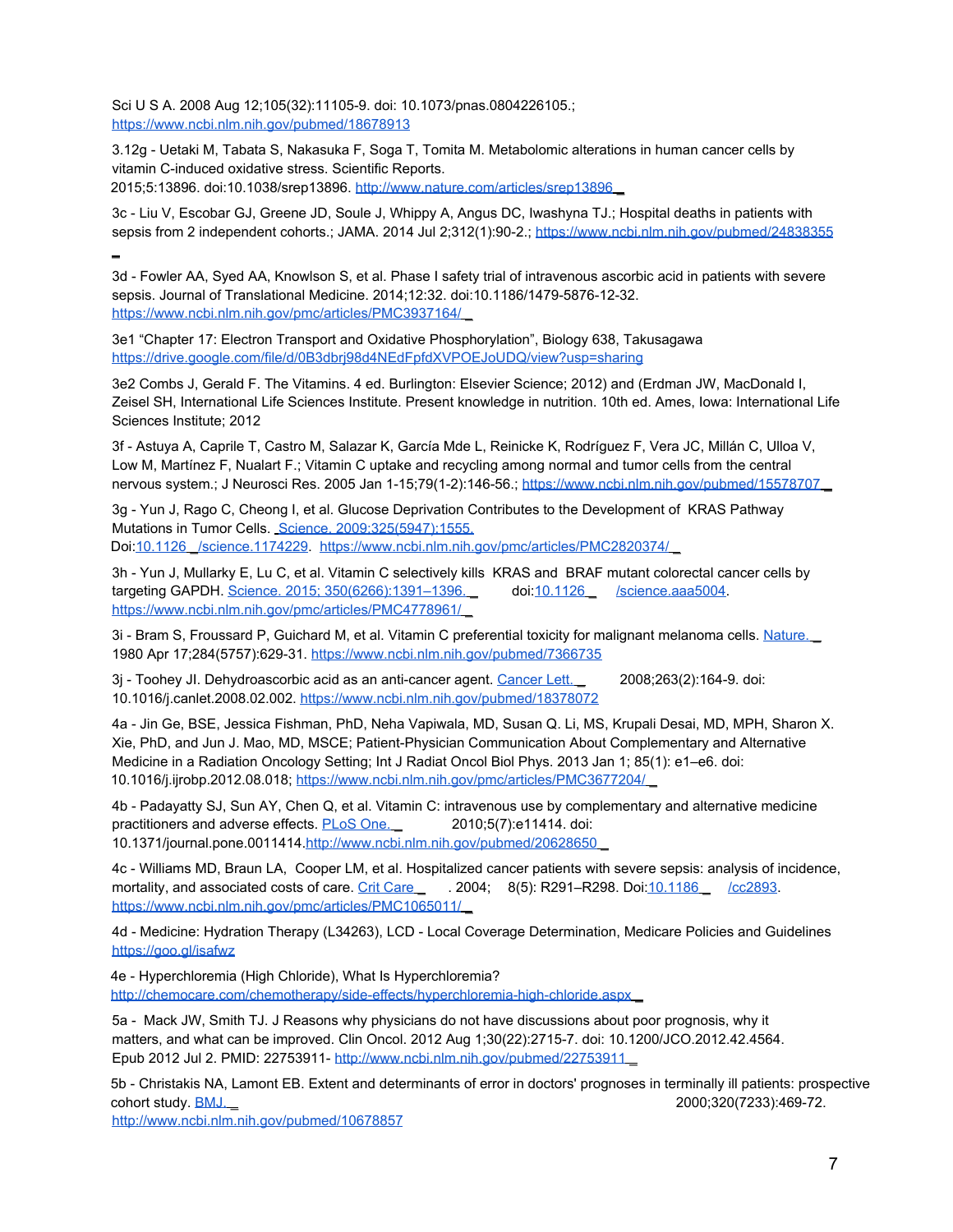5c - Lee SJ, Fairclough D, Antin JH. Discrepancies between patient and physician estimates for the success of stem cell transplantation. JAMA. \_ 2001;285(8):1034-8.

http://www.ncbi.nlm.nih.gov/pubmed/11209174

5d – Rees DC,Kelsey H, Richards JDM. Acute haemolysis induced by high dose ascorbic acid in glucose-6-phosphate dehydrogenase deficiency. BMJ. 1993;306:841-2. http://www.ncbi.nlm.nih.gov/pmc/articles/PMC1677333/pdf/bmj00013-0043.pdf

5e - Hoffer LJ, Levine M, Assouline S, Melnychuk D, Padayatty SJ, Rosadiuk K, et al. Phase I clinical trial of i.v. ascorbic acid in advanced malignancy. Annals of oncology : official journal of the European Society for Medical Oncology / ESMO. 2008;19(11):1969-74. Epub 2008/06/12

5f - Robitaille L, Mamer OA, Miller WH Jr, et al. Oxalic acid excretion after intravenous ascorbic acid administration. Metabolism. 2009;58(2):263-9. doi:10.1016/j.metabol.2008.09.023. http://www.ncbi.nlm.nih.gov/pubmed/19154961/

5g - Padayatty SJ, Sun AY, Chen Q, et al. Vitamin C: Intravenous Use by Complementary and Alternative Medicine Practitioners and Adverse Effects. PLoS One 2010;5(7): e11414. doi:10.1371 /journal.pone.0011414. http://www.ncbi.nlm.nih.gov/pmc/articles/PMC2898816/

5h - Rattan V, Sidhu H, Vaidyanathan S, et al. Effect of combined supplementation of magnesium oxide and pyridoxine in calcium-oxalate stone formers. Urol Res. 1994;22(3):161-5. http://www.ncbi.nlm.nih.gov/pubmed/7992461 \_

5i - Shahrbanoo K, Taziki O. Effect of intravenous ascorbic acid in hemodialysis patients with anemia and hyperferritinemia. Saudi journal of kidney diseases and transplantation : an official publication of the Saudi Center for Organ Transplantation, Saudi Arabia. 2008;19(6):933-6. Epub 2008/11/01

5j - Orthomolecular Medicine News Service. What Really Causes Kidney Stones, 2013. http://www.orthomolecular.org/resources/omns/v09n05.shtml

5k - Wandzilak TR, D'Andre SD, Davis PA, et al. Effect of high dose vitamin C on urinary oxalate levels. J Urol. 1994;151(4):834-7. http://www.ncbi.nlm.nih.gov/pubmed/8126804 \_

5l - Robitaille L, Mamer OA, Miller WH Jr., et al. Oxalic acid excretion after intravenous ascorbic acid administration. Metabolism. 2009;58(2):263–269. doi: 10.1016/j.metabol.2008.09.023 . https://www.ncbi.nlm.nih.gov/pmc/articles/PMC3482487/ \_

5n - Curhan GC, Willett WC, Rimm EB, et al. A prospective study of the intake of vitamins C and B6, and the risk of kidney stones in men. J Urol. 1996 Jun;155(6):1847-51. http://www.ncbi.nlm.nih.gov/pubmed/8618271

5o - Curhan GC, Willett WC, Speizer FE, et al. Intake of vitamins B6 and C and the risk of kidney stones in women. J Am Soc Nephrol. 1999;10(4):840-5. http://www.ncbi.nlm.nih.gov/pubmed/10203369

5p - "the incidence of calcium oxalate stones during or following IVC is negligible" - Orthomolecular Enlightenment, Volker H. Schendel, pg 14

5p2 - Orthomolecular Medicine for Everyone, Abram Hoffer, Andrew Saul, pg 103

5p3 - Hydrocortisone, Vitamin C, and Thiamine for the Treatment of Severe Sepsis and Septic Shock: A Retrospective Before-After Study https://www.ncbi.nlm.nih.gov/pubmed/27940189

5q - Heaney ML, Gardner JR, Karasavvas N, et al. Vitamin C antagonizes the cytotoxic effects of antineoplastic drugs. Cancer Res. 2008;68(19):8031–8038. doi:

10.1158/0008-5472.CAN-08-1490. http://www.ncbi.nlm.nih.gov/pmc/articles/PMC3695824/ \_

5r - Padayatty SJ, Sun H, Wang Y, et al. Vitamin C pharmacokinetics: implications for oral and intravenous use. Ann Intern Med. \_ 2004 Apr 6;140(7):533-7. http://www.ncbi.nlm.nih.gov/pubmed/15068981

5s - Levine M, Espey MG, Chen Q. Losing and finding a way at C: New promise for pharmacologic ascorbate in cancer treatment. Free Radic Biol Med. 2009;47(1):27-29. \_ doi:10.1016 /i.freeradbiomed.2009.04.001 PMC2981594

5t - Verrax J, Calderon PB. Pharmacologic concentrations of ascorbate are achieved by parenteral administration and exhibit antitumoral effects. Free Radic Biol Med.

2009;47(1):32-40. doi:10.1016/j. http://www.ncbi.nlm.nih.gov/pubmed/19254759 \_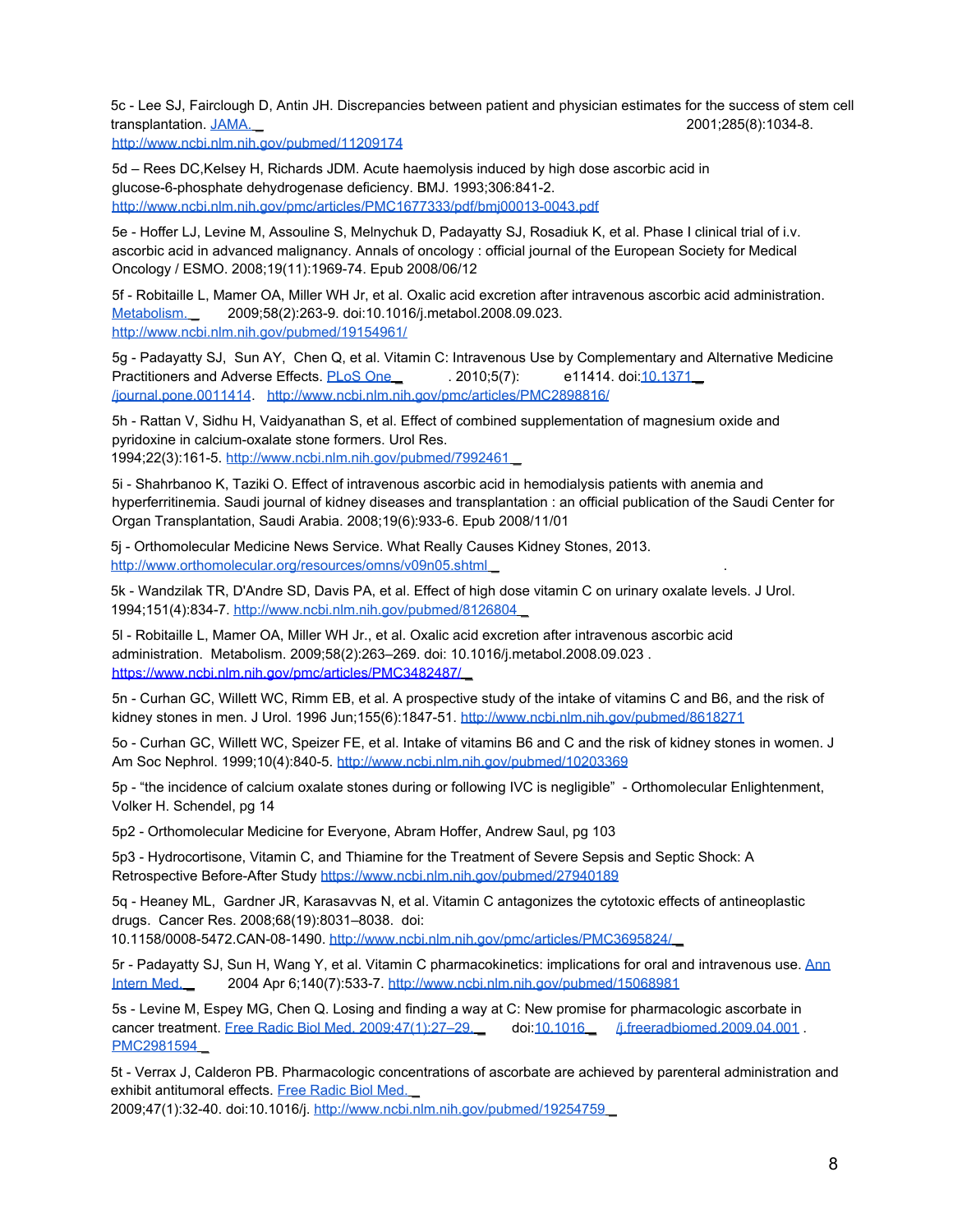5u - Chen Q, Espey MG, Krishna MC, et al. Pharmacologic ascorbic acid concentrations selectively kill cancer cells: Action as a pro-drug to deliver hydrogen peroxide to tissues. Proc Natl Acad Sci U S A. 2005;102(38):13604-13609. doi: 10.1073/pnas.0506390102 PMC1224653

5v - Pecherer B. The Preparation of Dehydro-L-ascorbic Acid and its Methanol Complex. Some Reactions of Dehydro-L-ascorbic Acid. J. Am. Chem. Soc. . 1951;73(8):3827–3830. DOI: 10.1021/ja01152a080 http://pubs.acs.org/doi/abs/10.1021/ja01152a080 \_

5w - Levine M, Espey MG, Chen Q. Losing and finding a way at C: New promise for pharmacologic ascorbate in cancer treatment. Free Radic Biol Med. 2009;47(1):27-29. http://www.ncbi.nlm.nih.gov/pmc/articles/PMC2981594

5x - Monti DA, Mitchell E, Bazzan AJ, et al. Phase I evaluation of intravenous ascorbic acid in combination with gemcitabine and erlotinib in patients with metastatic pancreatic cancer. PLoS One. 2012;7(1):e29794. doi: 10.1371/journal.pone.0029794. http://www.ncbi.nlm.nih.gov/pubmed/22272248 \_

5y - see citation #10 in this web archived page:

http://web.archive.org/web/20121005091700/http://www.mskcc.org/cancer-care/herb/vitamin-c

5z - Antioxidants: the Real Story http://orthomolecular.org/resources/omns/v09n09.shtml

5aa - Moertel CG, Fleming TR, Creagan ET, et al. High-dose vitamin C versus placebo in the treatment of patients with advanced cancer who have had no prior chemotherapy. A randomized double-blind comparison. N Engl J Med. 1985;312(3):137-41. http://www.ncbi.nlm.nih.gov/pubmed/3880867 \_

5ab - Padayatty SJ, Sun H, Wang Y, et al. Vitamin C pharmacokinetics: implications for oral and intravenous use. Ann Intern Med. \_ 2004;140(7):533-7. http://www.ncbi.nlm.nih.gov/pubmed/15068981

5ac - Cameron E, Pauling L. Supplemental ascorbate in the supportive treatment of cancer: Reevaluation of prolongation of survival times in terminal human cancer. Proc Natl Acad Sci U S A . 1978;75(9):4538-4542. http://www.ncbi.nlm.nih.gov/pmc/articles/PMC336151/ \_

5ad - Cameron E, Pauling L. Supplemental ascorbate in the supportive treatment of cancer: Prolongation of survival times in terminal human cancer. Proc Natl Acad Sci U S A . 1976;73(10):3685–3689. http://www.ncbi.nlm.nih.gov/pmc/articles/PMC431183 \_

5ae - Qi Chen Q, Espey MG, Krishna MC, et al. Pharmacologic ascorbic acid concentrations selectively kill cancer cells: Action as a pro-drug to deliver hydrogen peroxide to tissues. Proc Natl Acad Sci U S A . 2005;102(38):13604–13609. doi: 10.1073/pnas.0506390102 http://www.ncbi.nlm.nih.gov/pmc/articles/PMC1224653/

5af - Chen Q, Espey MG, Sun AY, et al. Ascorbate in pharmacologic concentrations selectively generates ascorbate radical and hydrogen peroxide in extracellular fluid in vivo. Proc Natl Acad Sci U S A . 2007;104(21):8749–8754. doi: 10.1073/pnas.0702854104 . http://www.ncbi.nlm.nih.gov/pmc/articles/PMC1885574/ \_

5ag -Cabanillas F. Vitamin C and cancer: what can we conclude--1,609 patients and 33 years later?. P R Health Sci J. 2010;29(3):215-7. http://www.ncbi.nlm.nih.gov/pubmed/20799507

5ag2 -

https://www.academia.edu/21083299/Vitamin\_C\_and\_cancer\_what\_can\_we\_conclude--1\_609\_patients\_and\_33\_years\_lat er\_comment\_on\_the\_article\_by\_Cabanillas

5ah - Parrow NL, Leshin JA, Levine M. Parenteral ascorbate as a cancer therapeutic: a reassessment based on pharmacokinetics. Antioxid Redox Signal. 2013;19(17):2141-56. doi: 10.1089/ars.2013.5372. http://www.ncbi.nlm.nih.gov/pubmed/23621620 \_

5ai - Carr A, Frei B. Does vitamin C act as a pro-oxidant under physiological conditions? FASEB J. 1999;13(9):1007-24. http://www.ncbi.nlm.nih.gov/pubmed/10336883?dopt=Abstract

5aj - Do websearch: "Vitamin C Doesn't Cause Cancer!, LPI" http://lpi.oregonstate.edu/f-w01/cancer.html

5ak - Michels AJ, Frei B. Myths, Artifacts, and Fatal Flaws: Identifying Limitations and Opportunities in Vitamin C Research. Nutrients . 2013;5(12):5161–5192. doi:

10.3390/nu5125161 . http://www.ncbi.nlm.nih.gov/pmc/articles/PMC3875932/ \_

5al – London North West Healthcare (NHS). Glucose 6 Phosphate Dehydrogenase (G6PD) Deficiency. http://www.sickle-thal.nwlh.nhs.uk/blood/G6pdDeficiency.aspx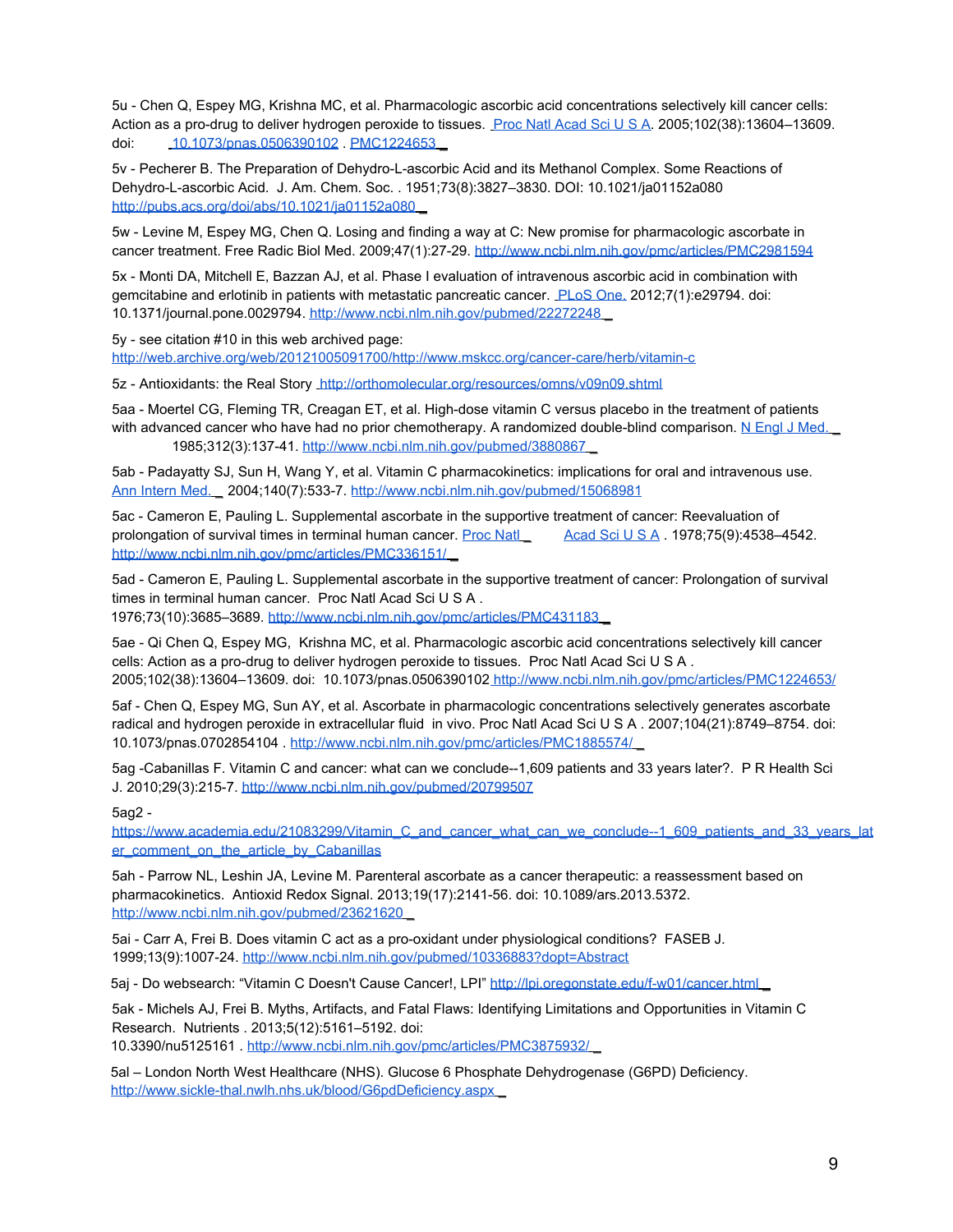5am - Michael Traub, Paul Anderson. Intravenous Vitamin C in Cancer, A Brief Overview of it's Use and Considerations. Natural Medical Journal, Feb 2014 Vol 6 Issue 21. https://www.naturalmedicinejournal.com/journal/2014-02/intravenous-vitamin-c-cancer

5an - https://www.cancer.org/research/cancer-facts-statistics/all-cancer-facts-figures/cancer-facts-figures-2014.html \_

5ao -T. Greenhalgh. Getting your bearings (deciding what the paper is about) BMJ. 1997 Jul 26;315(7102):243-6. https://www.ncbi.nlm.nih.gov/pmc/articles/PMC2127173/pdf/9253275.pdf

6a - Mikirova N, Casciari J, Riordan N, et al. Clinical experience with intravenous administration of ascorbic acid: achievable levels in blood for different states of inflammation and disease in cancer patients. J Transl Med . 2013;11:191.doi: 10.1186/1479-5876-11-191 http://www.ncbi.nlm.nih.gov/pmc/articles/PMC3751545/

6b -Riordan HD, Casciari JJ, González MJ, et al. A pilot clinical study of continuous intravenous ascorbate in terminal cancer patients. P R Health Sci J. 2005;24(4):269-76. http://www.ncbi.nlm.nih.gov/pubmed/16570523

6c - Hoffer LJ, Levine M, Assouline S, et al. Phase I clinical trial of i.v. ascorbic acid in advanced malignancy. Ann Oncol. 2008;19(11):1969-74. doi: 10.1093/annonc/mdn377. http://www.ncbi.nlm.nih.gov/pubmed/18544557

6d - Monti DA, Mitchell E, Bazzan AJ, et al. Phase I evaluation of intravenous ascorbic acid in combination with gemcitabine and erlotinib in patients with metastatic pancreatic cancer. PLoS One. 2012;7(1):e29794. doi: 10.1371/journal.pone.0029794. http://www.ncbi.nlm.nih.gov/pubmed/22272248 \_

6e - Stephenson CM, Levin RD, Spector T, et al. Phase I clinical trial to evaluate the safety, tolerability, and pharmacokinetics of high-dose intravenous ascorbic acid in patients with advanced cancer. Cancer Chemother Pharmacol. 2013;72(1):139-46. doi: 10.1007/s00280-013-2179-9. http://www.ncbi.nlm.nih.gov/pubmed/23670640

6f - Padayatty SJ, Sun AY, Chen Q, et al. Vitamin C: intravenous use by complementary and alternative medicine practitioners and adverse effects. PLoS One. 2010;5(7):e11414. doi: 10.1371/journal.pone.0011414. http://www.ncbi.nlm.nih.gov/pubmed/20628650

6g - Michels AJ, Frei B. Myths, Artifacts, and Fatal Flaws: Identifying Limitations and Opportunities in Vitamin C Research. Nutrients. 2013;5(12):5161–5192.

doi:10.3390/nu5125161. http://www.ncbi.nlm.nih.gov/pmc/articles/PMC3875932 \_

6h - Riordan HD, Hunninghake RB, Riordan NH, et al. Intravenous ascorbic acid: protocol for its application and use. P R Health Sci J. 2003;22(3):287-90. http://www.ncbi.nlm.nih.gov/pubmed/14619456

6i - Monti DA, Mitchell E, Bazzan AJ, et al. Phase I Evaluation of Intravenous Ascorbic Acid in Combination with Gemcitabine and Erlotinib in Patients with Metastatic Pancreatic Cancer. PLoS One. 2012;7(1):e29794. Doi:10.1371/journal.pone.0029794. http://www.ncbi.nlm.nih.gov/pmc/articles/PMC3260161 \_

6j - Ma Y, Sullivan GG, Schrick E, et al. A Convenient Method for Measuring Blood Ascorbate Concentrations in

Patients Receiving High-Dose Intravenous Ascorbate. J Am Coll Nutr. 2013; 32(3):187–193.

doi:10.1080/07315724.2013.791167. http://www.ncbi.nlm.nih.gov/pmc/articles/PMC3725640/ \_ 6k -

http://orthomed.org/omt/NMH-Drisko.mp3 \_

6l – Riordan H, Riordan N, Casciari J, et al. THE RIORDAN INTRAVENOUS VITAMIN C(IVC) PROTOCOL FOR ADJUNCTIVE CANCER CARE: IVC AS A CHEMOTHERAPEUTIC AND BIOLOGICAL RESPONSEMODIFYING AGENT. Riordan Clinic IVC Protocol. https://riordanclinic.org/wp-content/uploads/2015/11/RiordanIVCprotocol\_en.pdf

 6m - Bromley J, Hughes BG, Leong DC, et al. Life-threatening interaction between complementary medicines: cyanide toxicity following ingestion of amygdalin and vitamin C. Ann Pharmacother. 2005;39(9):1566-9. http://www.ncbi.nlm.nih.gov/pubmed/16014371

6n - Cameron E, Campbell A. The orthomolecular treatment of cancer. II. Clinical trial of high-dose ascorbic acid supplements in advanced human cancer. Chem Biol Interact. 1974;9(4):285-315. http://www.ncbi.nlm.nih.gov/pubmed/4430016 \_

6o - Winkler BS, Orselli SM, Rex TS. The redox couple between glutathione and ascorbic acid: a chemical and physiological perspective. Free Radic Biol Med.

1994;17(4):333-49. http://www.ncbi.nlm.nih.gov/pubmed/8001837 \_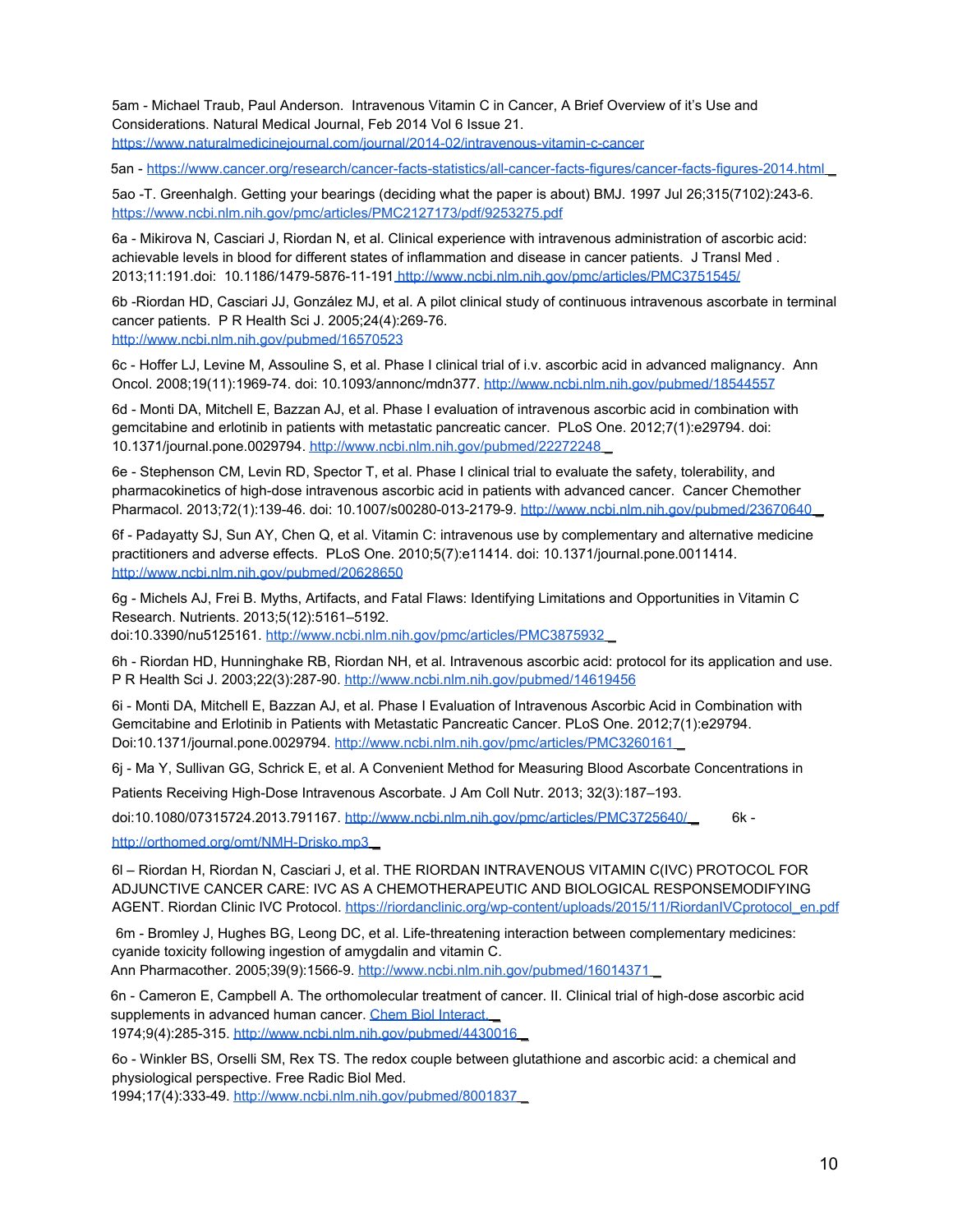6p - Winterbourn CC, Metodiewa D. Reactivity of biologically important thiol compounds with superoxide and hydrogen peroxide. Free Radic Biol Med. 1999;27(3-4):322-8. http://www.ncbi.nlm.nih.gov/pubmed/10468205

6q - Chen P, Stone J, Sullivan G, et al. Anti-cancer effect of pharmacologic ascorbate and its interaction with supplementary parenteral glutathione in preclinical cancer models.

Free Radic Biol Med. 2011;51(3):681-7. doi:10.1016/j. http://www.ncbi.nlm.nih.gov/pubmed/21672627

6r - Uetaki M, Tabata S, Nakasuka F, et al. Metabolomic alterations in human cancer cells by vitamin C-induced oxidative stress. Sci Rep. 2015;5:13896. doi:10.1038/srep13896. http://www.ncbi.nlm.nih.gov/pmc/articles/PMC4563566/ \_

6s -Perego P, Gatti L, Carenini N, et al. Apoptosis induced by extracellular glutathione is mediated by H(2)O(2) production and DNA damage. Int J Cancer. 2000;87(3):343-8. https://www.ncbi.nlm.nih.gov/pubmed/10897038

6t - Donnerstag B, Ohlenschlager G, Cinatl J, et al. Reduced glutathione and S-acetylglutathione as selective apoptosis-inducing agents in cancer therapy. Cancer Lett. 1996;110(1-2):63-70. https://www.ncbi.nlm.nih.gov/pubmed/9018082 \_

6u - Ian Dettman, Cliff Meakin, Rob Allen; Co-Infusing Glutathione and Vitamin C During Cancer Treatment; ACNEM Journal Vol31 No1 - March2012

6v - http://www.nutritioncollege.org/sites/default/files/Co-infusing glutathione and vitamin C during cancer treatment - a reply.pdf

6w - Uetaki M, Tabata S, Nakasuka F, et al. Metabolomic alterations in human cancer cells by vitamin C-induced oxidative stress. Sci Rep. 2015;5:13896. doi:10.1038/srep13896. http://www.ncbi.nlm.nih.gov/pmc/articles/PMC4563566/ \_

6x - Michels AJ, Frei B. Myths, Artifacts, and Fatal Flaws: Identifying Limitations and Opportunities in Vitamin C Research. Nutrients. 2013;5(12):5161–5192.doi:10.3390/nu5125161. http://www.ncbi.nlm.nih.gov/pmc/articles/PMC3875932/ \_

6y - PATTERSON JW. Course of diabetes and development of cataracts after injecting dehydroascorbic acid and related substances. Am J Physiol. 1951;165(1):61-5. http://www.ncbi.nlm.nih.gov/pubmed/14829572

6z - Padayatty SJ, Sun AY, Chen Q, et al. Vitamin C: Intravenous Use by Complementary and Alternative Medicine Practitioners and Adverse Effects. PLoS One. 2010;5(7):e11414. doi:10.1371/journal.pone.0011414. http://www.ncbi.nlm.nih.gov/pmc/articles/PMC2898816

6aa - Pecherer B. The Preparation of Dehydro-L-ascorbic Acid and its Methanol Complex. Some Reactions of Dehydro-L-ascorbic Acid . J. Am. Chem. Soc. , 1951;73(8):3827–3830. DOI: 10.1021/ja01152a080. http://pubs.acs.org/doi/abs/10.1021/ja01152a080

6ab - Astuya A, Caprile T, Castro M, et al. Vitamin C uptake and recycling among normal and tumor cells from the central nervous system. J Neurosci Res. 2005;79(1-2):146-56. http://www.ncbi.nlm.nih.gov/pubmed/15578707

6ac - Cameron E, Campbell A. The orthomolecular treatment of cancer. II. Clinical trial of high-dose ascorbic acid supplements in advanced human cancer. Chem Biol Interact. 1974;9(4):285-315. http://www.ncbi.nlm.nih.gov/pubmed/4430016

6ad - https://www.youtube.com/watch?v=Ibz0IHGNCCU

6ae - Monti DA, Mitchell E, Bazzan AJ, et al. Phase I Evaluation of Intravenous Ascorbic Acid in Combination

with Gemcitabine and Erlotinib in Patients with Metastatic Pancreatic Cancer. PLoS One. 2012;7(1):e29794.

doi:10.1371/journal.pone.0029794. http://www.ncbi.nlm.nih.gov/pmc/articles/PMC3260161/ 6af -

https://www.google.com/search?q=vitamin+C+1000mg+250+pills&tbm=shop \_ websearch for 1000mg tablets.

6ag - http://hsionline.com/2003/05/28/vitamin-dosage-vs-vitamin-absorption/ \_ , see Health Sciences Institute 05/2003

6ah - Benade L, Howard T, Burk D. Synergistic killing of Ehrlich ascites carcinoma cells by ascorbate and 3-amino-1,2,4,-triazole. Oncology. 1969;23(1):33-43. https://www.ncbi.nlm.nih.gov/pubmed/5774953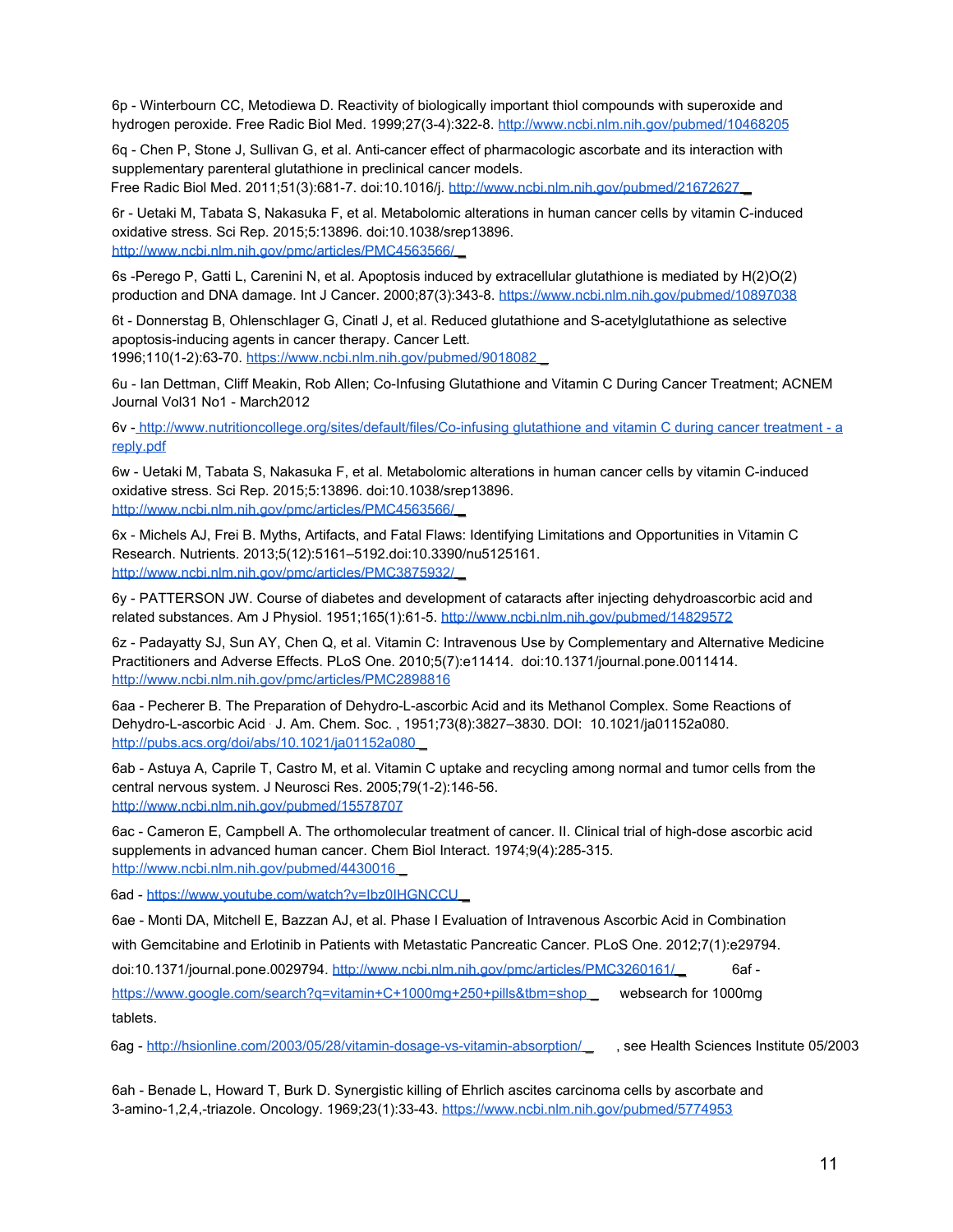6ai - Casciari JJ, Riordan NH, Schmidt TL, et al. Cytotoxicity of ascorbate, lipoic acid, and other antioxidants in hollow fibre in vitro tumours. Br J Cancer. 2001;84(11):1544–1550. Doi:10.1054/bjoc.2001.1814. https://www.ncbi.nlm.nih.gov/pmc/articles/PMC2363673

6aj - Lamson DW, Gu YH, Plaza SM, et al. The vitamin C:vitamin K3 system - enhancers and inhibitors of the anticancer effect. Altern Med Rev. 2010;15(4):345-51. https://www.ncbi.nlm.nih.gov/pubmed/21194250

6ak - Verrax J, Taper H, Calderon BP. Targeting cancer cells by an oxidant-based therapy. Curr Mol Pharmacol. 2008;1(1):80-92. https://www.ncbi.nlm.nih.gov/pubmed/20021426

6al – Gupta C. CQ10 (coenzyme Q10) and Cancer.

2003.http://www.newmediaexplorer.org/chris/2003/07/31/cq10\_coenzyme\_q10\_and\_cancer.htm \_

6am - Tomasetti M, Strafella E, Staffolani S, et al. alpha-Tocopheryl succinate promotes selective cell death induced by vitamin K3 in combination with ascorbate. Br J Cancer.

2010;102(8):1224-34. doi:10.1038/sj.bjc.6605617. https://www.ncbi.nlm.nih.gov/pubmed/20332775

6an - https://docs.google.com/document/d/16iD0mHoSSTgGTediRP-XQi3ILb63eoBzOaaH3ll6ggQ/edit?usp=sharing

6ao - Pancorbo D, Vazquez C, Fletcher MA. Vitamin C-lipid metabolites: uptake and retention and effect on plasma C-reactive protein and oxidized LDL levels in healthy volunteers. Med Sci Monit. 2008;14(11):CR547-51. http://www.ncbi.nlm.nih.gov/pubmed/18971870

6ap - Efferth T. Molecular pharmacology and pharmacogenomics of artemisinin and its derivatives in cancer cells. Curr Drug Targets. 2006;7(4):407-21. http://www.ncbi.nlm.nih.gov/pubmed/16611029

6aq – Yaletown Naturopathic Clinic. How does Artesunate kill cancer?. 2014. http://yaletownnaturopathic.com/how-does-artesunate-kill-cancer/

6ar - Alexander B, Fishman AI, Eshghi M. et al. Induction of cell death in renal cell carcinoma with combination of D-fraction and vitamin C. Integr Cancer Ther. 2013;12(5):442-8. doi:10.1177/1534735412473643. https://www.ncbi.nlm.nih.gov/pubmed/23341484 \_

6as – Khan A, Marier D, Marsden E, et al. A Novel Form of Dichloroacetate Therapy for Patients With Advanced Cancer: A Report of 3 Cases. Altern Ther Health Med.

2014;20(2):21-28. http://alternative-therapies.com/at/web\_pdfs/s202khan.pdf

6at - Sinnberg T, Noor S, Venturelli S, et al. The ROS-induced cytotoxicity of ascorbate is attenuated by hypoxia and HIF-1alpha in the NCI60 cancer cell lines. J Cell Mol Med. 2014;18(3):530–541. doi:10.1111/jcmm.12207. https://www.ncbi.nlm.nih.gov/pmc/articles/PMC3955158/

6au - http://www.cancerfoundationforlife.org \_

6av - Raghavendra RM, Nagarathna R, Nagendra HR, et al. Effects of an integrated yoga programme on chemotherapy-induced nausea and emesis in breast cancer patients. Eur J Cancer Care (Engl). 2007;16(6):462-74. http://www.ncbi.nlm.nih.gov/pubmed/17944760

6aw - http://meeting.ascopubs.org/cgi/content/abstract/28/15\_suppl/e19527\_

6ax - http://www.consultant360.com/article/role-exercise-patients-cancer

6ay - Cascinu S, Catalano V, Cordella L, et al. Neuroprotective effect of reduced glutathione on oxaliplatin-based chemotherapy in advanced colorectal cancer: a randomized, double-blind, placebo-controlled trial. J Clin Oncol. 2002;20(16):3478-83. https://www.ncbi.nlm.nih.gov/pubmed/12177109 \_

6az - Böhm S, Oriana S, Spatti G, et al. Dose intensification of platinum compounds with glutathione protection as induction chemotherapy for advanced ovarian carcinoma. Oncology. 1999;57(2):115-20. https://www.ncbi.nlm.nih.gov/pubmed/10461057

6ba - http://curezone.org/forums/fm.asp?i=1909163 \_

6bb - Raffaghello L, Lee C, Safdie FM, et al. Starvation-dependent differential stress resistance protects normal but not cancer cells against high-dose chemotherapy. Proc Natl Acad Sci U S A. 2008;105(24):8215-20. doi:10.1073/pnas.0708100105. http://www.ncbi.nlm.nih.gov/pubmed/18378900

6bc - Krone CA, Ely JT. Controlling hyperglycemia as an adjunct to cancer therapy. Integr Cancer Ther. 2005;4(1):25-31. http://www.ncbi.nlm.nih.gov/pubmed/15695475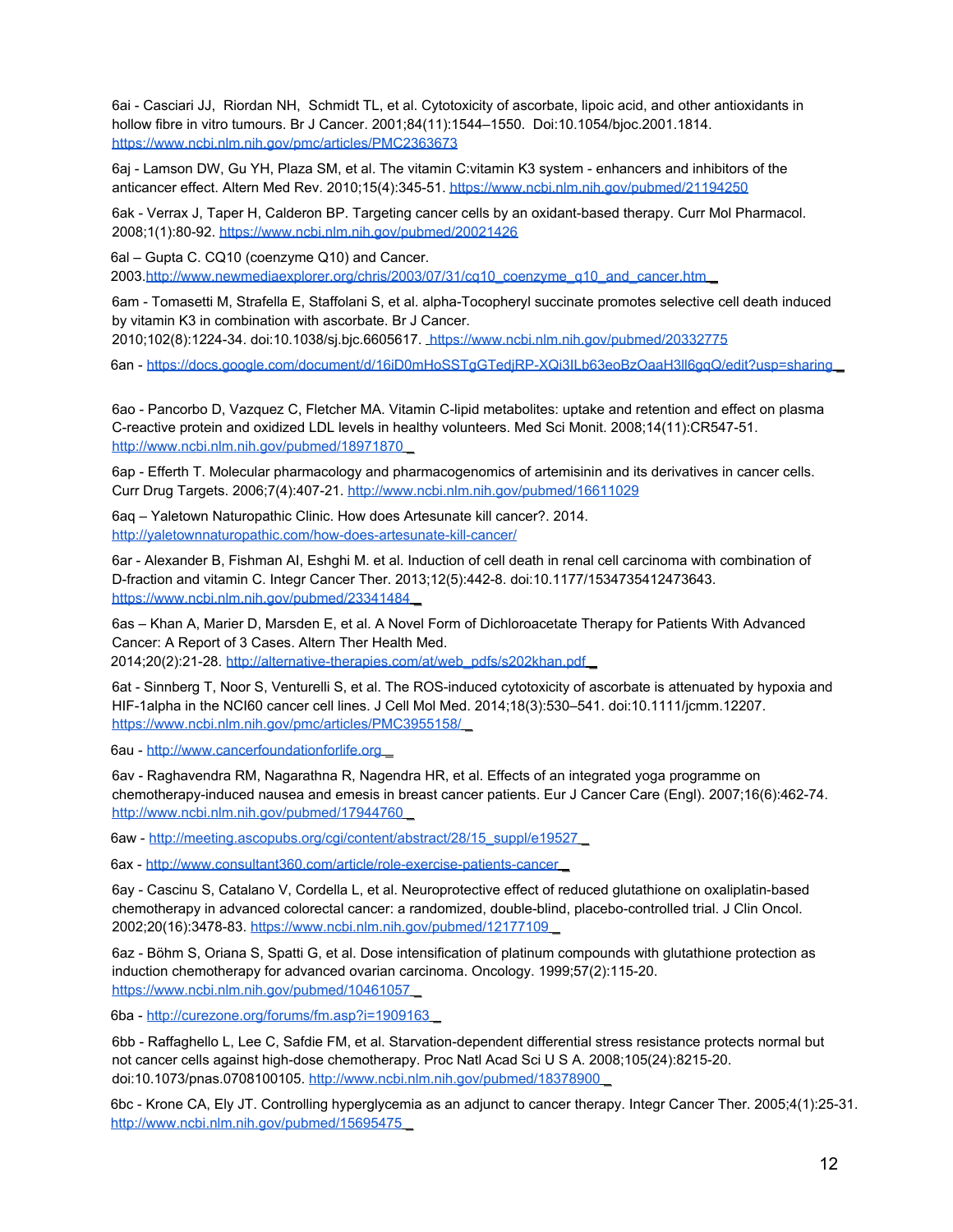6bd - Santisteban GA, Ely JT, Hamel EE, et al. Glycemic modulation of tumor tolerance in a mouse model of breast cancer. Biochem Biophys Res Commun.

1985;132(3):1174-9. https://www.ncbi.nlm.nih.gov/pubmed/4074351 \_

6be - Mojić M, Pristov JB, Maksimović-Ivanić D, et al. Extracellular iron diminishes anticancer effects of vitamin C: An in vitro study. Sci Rep. 2014;4:5955.

doi:10.1038/srep05955. http://www.ncbi.nlm.nih.gov/pmc/articles/PMC4121606/

6bf - Hempel SL, Buettner GR, Wessels DA, et al. Extracellular iron (II) can protect cells from hydrogen peroxide. Arch Biochem Biophys. 1996;330(2):401-8. http://www.ncbi.nlm.nih.gov/pubmed/8660671

6bg - http://www.vitamincfoundation.org \_, forum search owen hydrocortisone ivc

6bh - ^ Mukherjee, Siddhartha. "The Cancer Sleeper Cell" \_. New York Times. New York Times. Retrieved 15 July 2014.

6bi – Lisanti MP, Sotgia F. Vitamin C and Doxycycline: A synthetic lethal combination therapy targeting metabolic flexibility in cancer stem cells (CSCs). Oncotarget.

2017;8:67269-67286.http://www.impactjournals.com/oncotarget/index.php?journal=oncotarget&page=article&op=view&pat h%5B%5D=18428&path%5B%5D=59195 \_

6bj - Tomasetti M, Nocchi L, Neuzil J, et al. Alpha-Tocopheryl Succinate Inhibits Autophagic Survival of Prostate

Cancer Cells Induced by Vitamin K3 and Ascorbate to Trigger Cell Death. PLoS One. 2012;7(12):e52263.

doi:10.1371/journal.pone.0052263. https://www.ncbi.nlm.nih.gov/pmc/articles/PMC3525640/ \_ 6bk - The

Journal of Orthomolecular Medicine, 5(3):143-154, 1990.

6bm - Santisteban GA, Ely JT, Hamel EE, et al. Glycemic modulation of tumor tolerance in a mouse model of breast cancer. Biochem Biophys Res Commun.

1985;132(3):1174-9. http://www.ncbi.nlm.nih.gov/pubmed/4074351 \_

6bn - Krone CA, Ely JT. Controlling hyperglycemia as an adjunct to cancer therapy. Integr Cancer Ther.

2005;4(1):25-31. http://www.ncbi.nlm.nih.gov/pubmed/15695475 \_ 6bo -

http://profiles.nlm.nih.gov/MM/B/B/R/R/\_/mmbbrr.pdf

6bp - Hoffer LJ, Levine M, Assouline S, et al. Phase I clinical trial of i.v. ascorbic acid in advanced malignancy. Annals of Oncology . 2008;19(11):1969–1974.

https://academic.oup.com/annonc/article/19/11/1969/199216/Phase-I-clinical-trial-of-i-v-ascorbic-acid-in and Hoffer LJ, Levine M, Assouline S, et al. Phase I clinical trial of i.v. ascorbic acid in advanced malignancy. Ann Oncol. 2008;19(11):1969-74. Doi:10.1093/annonc/mdn377. http://www.ncbi.nlm.nih.gov/pubmed/18544557

6bq - Dawson ER, Morley SE, Robertson AG, et al. Increasing dietary supervision can reduce weight loss in oral cancer patients. Nutr Cancer. 2001;41(1-2):70-4. http://www.ncbi.nlm.nih.gov/pubmed/12094631

6br - Chemo effect on IVC patients - Pauling http://profiles.nlm.nih.gov/MM/B/B/R/R/\_/mmbbrr.pdf

6bs - Mojić M, Pristov JB, Maksimović-Ivanić D. Extracellular iron diminishes anticancer effects of vitamin C: An in vitro study. Sci Rep. 2014;4:5955. doi:10.1038/srep05955. http://www.ncbi.nlm.nih.gov/pmc/articles/PMC4121606/

6bt - http://books.google.com/books?id=bNmIuHxe4g0C \_

6bu - Lamson DW, Gu YH, Plaza SM, et al. The vitamin C:vitamin K3 system - enhancers and inhibitors of the anticancer effect. Altern Med Rev. 2010;15(4):345-51. http://www.ncbi.nlm.nih.gov/pubmed/21194250

6bv - Lee JH, Kim GH. Evaluation of antioxidant and inhibitory activities for different subclasses flavonoids on enzymes for rheumatoid arthritis. J Food Sci. 2010;75(7):H212-7. doi: 10.1111/j. https://www.ncbi.nlm.nih.gov/pubmed/21535545

6bw - Torti SV, Torti FM. Iron and cancer: more ore to be mined. Nat Rev Cancer. 2013;13(5):342–355. doi:10.1038/nrc3495. https://www.ncbi.nlm.nih.gov/pmc/articles/PMC4036554/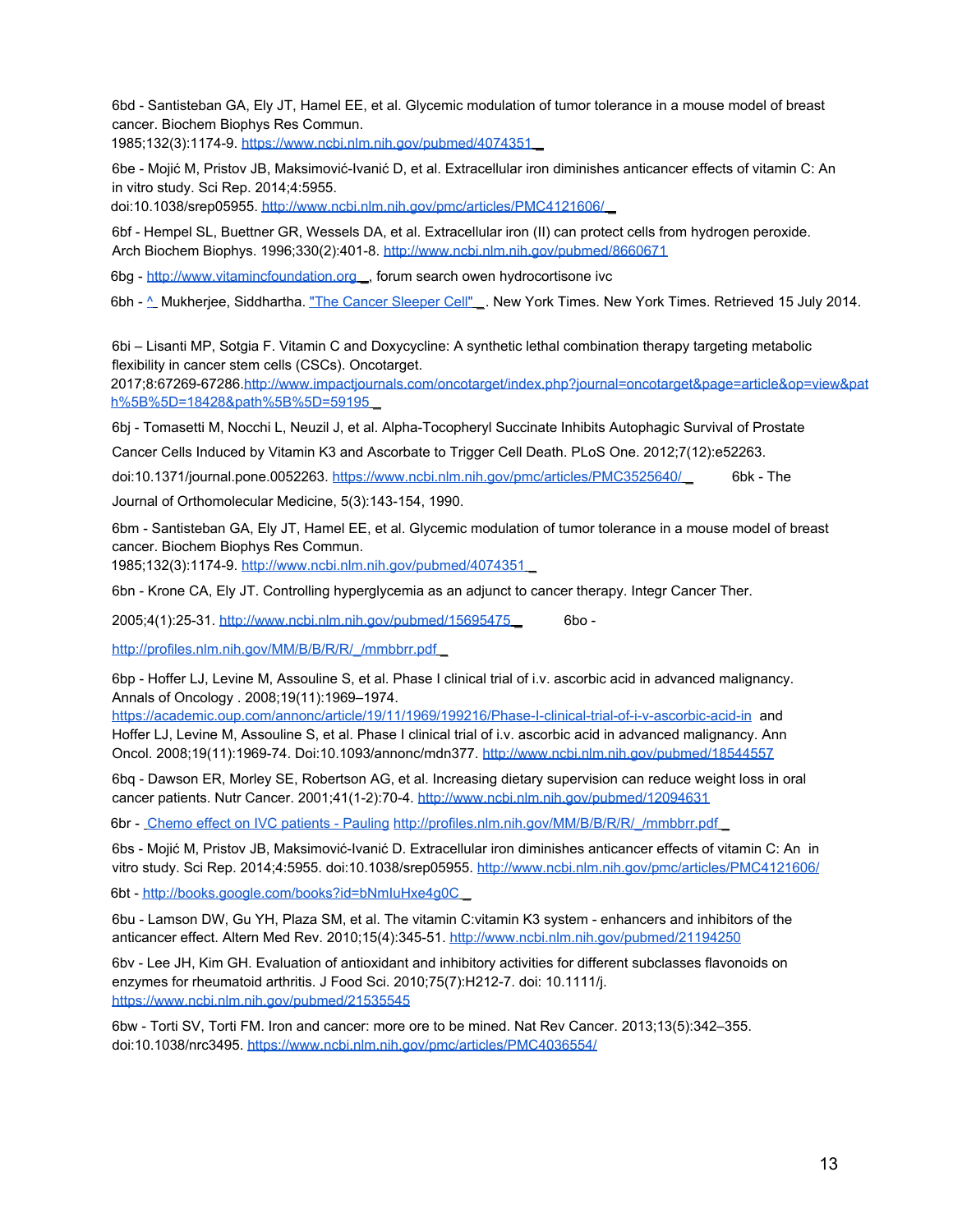6bx - Wang F, Jiao P, Qi M, et al. Turning Tumor-Promoting Copper into an Anti-Cancer Weapon via

High-Throughput Chemistry. Curr Med Chem. 2010;17(25):2685–2698.

https://www.ncbi.nlm.nih.gov/pmc/articles/PMC3786439/

6ca - Shearer MJ, Newman P. Metabolism and cell biology of vitamin K. Thromb Haemost. 2008;100(4):530-47. https://www.ncbi.nlm.nih.gov/pubmed/18841274

6cb - Miura K, Tai A. 2- O -α-D-Glucopyranosyl-l-ascorbic acid as an antitumor agent for infusion therapy. Biochem Biophys Rep . 2017;10:232–236. doi: 10.1016/j.bbrep.2017.04.014 . https://www.ncbi.nlm.nih.gov/pmc/articles/PMC5614674/

6cc - The Riordan Intravenous Vitamin C (IVC) Protocol For Adjunctive Cancer Care: IVC as a Chemotherapeutic and Biological Response Modifying Agent **Agent Access 1999** Nugaran and Agent Agent Riordan, MD,

Neil Riordan, PhD, Joseph Casciari, PhD, James Jackson, PhD, Ron Hunninghake, MD, Nina Mikirova, PhD, and Paul R. Taylor

6cd - University of Kansas Medical Center, KU Integrative Medicine, GENERAL ONCOLOGY PROTOCOL updated 4/11/2014

6ce - Tovmasyan A, Sampaio RS, Boss MK, et al. Anticancer therapeutic potential of Mn porphyrin/ascorbate system. Free Radic Biol Med. 2015;89:1231-47. doi: 10.1016/j. https://www.ncbi.nlm.nih.gov/pubmed/26496207

6cf - Younghoon Jeon, Jun Seok Park, Suyoung Moon, and Jinseok Yeo; Effect of Intravenous High Dose Vitamin C on Postoperative Pain and Morphine Use after

Laparoscopic Colectomy: A Randomized Controlled Trial. Pain Res Manag. 2016;2016:9147279. Epub 2016 Oct 30. https://www.ncbi.nlm.nih.gov/pmc/articles/PMC5107231/ \_

6cg - Sadeghpour A, Alizadehasl A, Kyavar M, et al.; Impact of Vitamin C Supplementation on Post-Cardiac Surgery ICU and Hospital Length of Stay. Anesth Pain Med.

2015;5(1):e25337. https://www.ncbi.nlm.nih.gov/pmc/articles/PMC4350190/

6ch - MacKay D1, Miller AL. Nutritional support for wound healing. Altern Med Rev. 2003 Nov;8(4):359-77. https://www.ncbi.nlm.nih.gov/pubmed/14653765

6ci - Long CL, Maull KI, Krishnan RS, Laws HL, Geiger JW, Borghesi L, Franks W, Lawson TC, Sauberlich HE. Ascorbic acid dynamics in the seriously ill and injured. J Surg Res. 2003 Feb;109(2):144-8. https://www.ncbi.nlm.nih.gov/pubmed/12643856

6cj - JJamdar J, Rao B, Netke S, Roomi MW, Ivanov V, Niedzwiecki A, Rath M. Reduction in tibial shaft fracture healing time with essential nutrient supplementation containing ascorbic acid, lysine, and proline. Altern Complement Med. 2004 Dec;10(6):915-6. https://www.ncbi.nlm.nih.gov/pubmed/15729747

6ck - Ayatollahi V, Dehghanpour Farashah S, Behdad S, Vaziribozorg S, Rabbani Anari M; Effect of intravenous vitamin C on postoperative pain in uvulopalatopharyngoplasty with tonsillectomy. Clin Otolaryngol. 2017 Feb;42(1):139-143. doi: 10.1111/coa.12684. Epub 2016 Jun 7. https://www.ncbi.nlm.nih.gov/pubmed/27219124 \_

6cl - Orlando A, Linsalata M, Tutino V, D'Attoma B, Notarnicola M, Russo F. Vitamin K1 exerts antiproliferative effects and induces apoptosis in three differently graded human colon cancer cell lines. Biomed Res Int. 2015;2015:296721. Epub 2015 May 17. https://www.ncbi.nlm.nih.gov/pubmed/26075224 \_

6cm - Duan F1, Yu Y2, Guan R2, Xu Z1, Liang H2, Hong L1. Vitamin K2 Induces Mitochondria-Related Apoptosis in Human Bladder Cancer Cells via ROS and JNK/p38 MAPK Signal Pathways. PLoS One. 2016 Aug 29;11(8):e0161886. doi: 10.1371/journal.pone.0161886. https://www.ncbi.nlm.nih.gov/pubmed/27570977 \_

6cn - Mizuta T, Ozaki I. [Hepatocellular carcinoma and vitamin K2]. Clin Calcium. 2015 Nov;25(11):1645-51. doi: CliCa151116451651. https://www.ncbi.nlm.nih.gov/pubmed/26503869

6co - Nelson Ho, Jodi Morrison, Andreza Silva, and Brenda L. Coomber. The effect of 3-bromopyruvate on human colorectal cancer cells is dependent on glucose concentration but not hexokinase II expression. Biosci Rep. 2016 Feb; 36(1): e00299. https://www.ncbi.nlm.nih.gov/pmc/articles/PMC4759612/ \_

7a - The Journal of Orthomolecular Medicine, 5(3):143-154, 1990

7b - Ranzato E, Biffo S, Burlando B. Selective ascorbate toxicity in malignant mesothelioma: a redox Trojan mechanism. Am J Respir Cell Mol Biol. 2011;44(1):108-17. doi: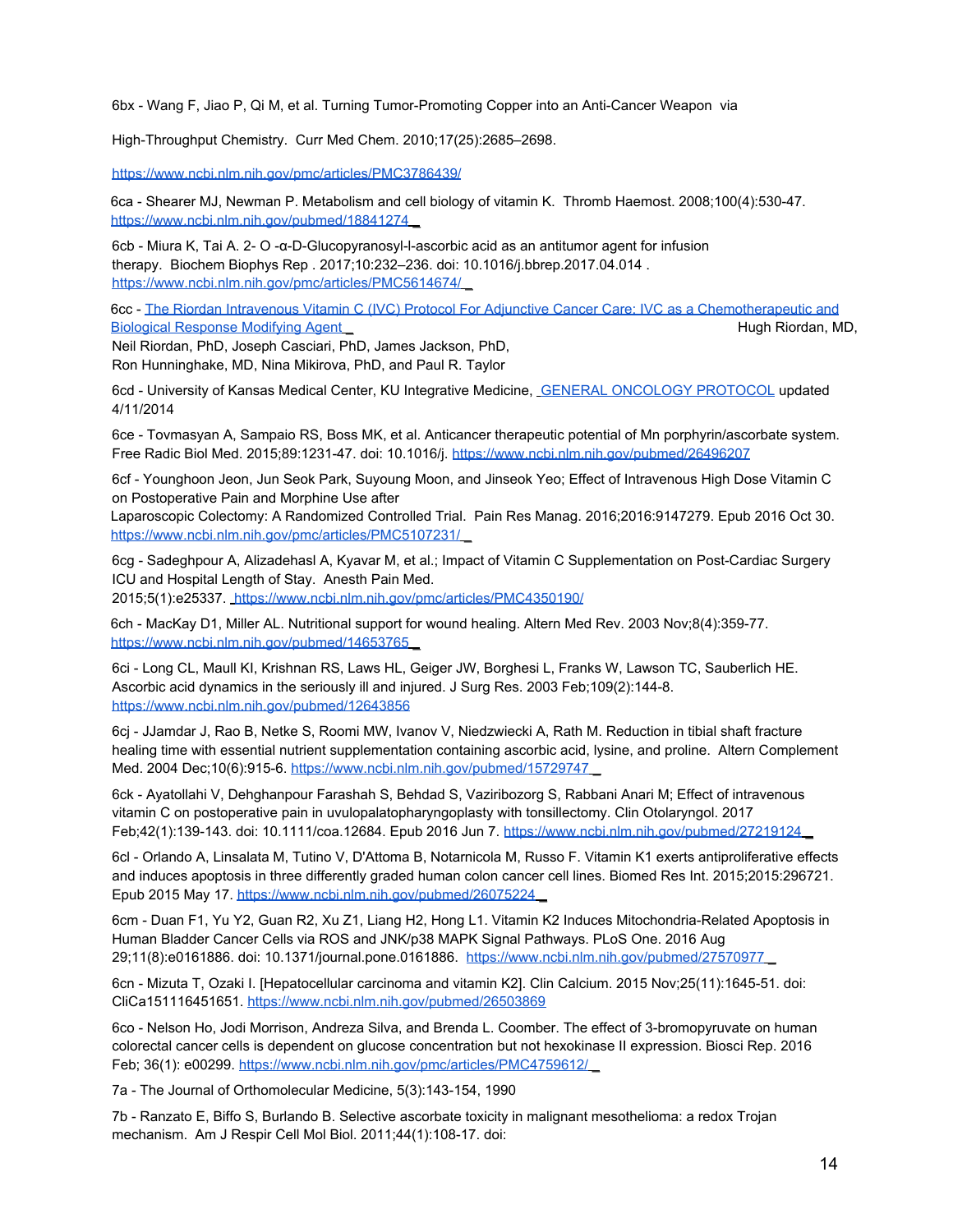10.1165/rcmb.2009-0340OC. https://www.ncbi.nlm.nih.gov/pubmed/20203294

7c – Hickey S, Hillary J, Miller RJ. Pharmacokinetics of oral vitamin C. Journal of Nutritional & Environmental Medicine 2009;17(3):169-177. http://www.tandfonline.com/doi/abs/10.1080/13590840802305423

7d – Hickey S, Roberts H. Vitamin C and Cancer: Is There A Use For Oral Vitamin C?. JOM. 2013;28(1):33-44. https://www.isom.ca/wp-content/uploads/2017/04/Vitamin-C-and-Cancer-Is-There-A-Use-For-Oral-Vitamin-C-28.1.pdf

7e - Padayatty SJ, Riordan HD, Hewitt SM, et al. Intravenously administered vitamin C as cancer therapy: three cases. CMAJ . 2006; 174(7): 937–942. doi:10.1503/cmaj.050346. http://www.ncbi.nlm.nih.gov/pmc/articles/PMC1405876 \_

7f - Cathcart RF. Vitamin C, titrating to bowel tolerance, anascorbemia, and acute induced scurvy. Med Hypotheses. 1981 Nov;7(11):1359-76 https://www.ncbi.nlm.nih.gov/pubmed/7321921

7g- Daniel U. Owu, Agona O. Obembe, Chukwuemeka R. Nwokocha, Ime E. Edoho, and Eme E. Osim. Gastric Ulceration in Diabetes Mellitus: Protective Role of Vitamin C. ISRN Gastroenterol. 2012: 362805. doi: 10.5402/2012/362805 https://www.ncbi.nlm.nih.gov/pmc/articles/PMC3384905/ \_

7h -Anupam Aditi, M.D. and David Y. Graham, M.D.. Vitamin C, Gastritis, and Gastric Disease: a historical review and update. Dig Dis Sci. 2012 Oct; 57(10). doi:

10.1007/s10620-012-2203-7 https://www.ncbi.nlm.nih.gov/pmc/articles/PMC3874117/ \_

7i - Nishikawa Y, Minenaka Y, Ichimura M, Tatsumi K, Nadamoto T, Urabe K. Effects of astaxanthin and vitamin C on the prevention of gastric ulcerations in stressed rats. J Nutr Sci Vitaminol (Tokyo). 2005 Jun;51(3):135-41. https://www.ncbi.nlm.nih.gov/pubmed/16161762

7j - Brzozowski T, Kwiecień S, Konturek PC, Konturek SJ, Mitis-Musiol M, Duda A, Bielański W, Hahn EG. Comparison of nitric oxide-releasing NSAID and vitamin C with classic NSAID in healing of chronic gastric ulcers; involvement of reactive oxygen species. Med Sci Monit. 2001 Jul-Aug;7(4):592-9. https://www.ncbi.nlm.nih.gov/pubmed/11433182

7k - Chen-Road Hung and Su-Lin Neu. Acid-Induced Gastric Damage in Rats Is Aggravated by Starvation and Prevented by Several Nutrients. J. Nutr. April 1, 1997 vol. 127 no. 4 630-636. http://jn.nutrition.org/content/127/4/630.long \_

7l - Jainu M, Mohan KV. Protective role of ascorbic acid isolated from Cissus quadrangularis on NSAID induced toxicity through immunomodulating response and growth factors expression. Int Immunopharmacol. 2008 Dec 20;8(13-14):1721-7. doi: 10.1016 https://www.ncbi.nlm.nih.gov/pubmed/18773975 \_

7m - Koc M1, Imik H, Odabasoglu F. Gastroprotective and anti-oxidative properties of ascorbic acid on indomethacin-induced gastric injuries in rats. Biol Trace Elem Res. 2008 Winter;126(1-3):222-36. doi: 10.1007. https://www.ncbi.nlm.nih.gov/pubmed/18726076

8a - Ichim TE, Minev B, Braciak T, et al. Intravenous ascorbic acid to prevent and treat cancer-associated sepsis?. JTM. 2011. http://www.translational-medicine.com/content/9/1/25/table/T1

8b - Gonzalez MJ, Massari JRM, Duconge J, et al. Schedule Dependence in Cancer Therapy: Intravenous Vitamin C and the Systemic Saturation Hypothesis. J Orthomol Med.

2012;27(1):9–12. http://www.ncbi.nlm.nih.gov/pmc/articles/PMC4031610/ \_

8c - http://infusionscientific.com \_

8d - Uetaki M,Tabata S, Nakasuka F, et al. Metabolomic alterations in human cancer cells by vitamin C-induced oxidative stress. Sci Rep. 2015;5:13896. doi:10.1038/srep13896. http://www.ncbi.nlm.nih.gov/pmc/articles/PMC4563566/

8e – Cameron E, Campbell A. THE ORTHOMOLECULAR TREATMENT OF CANCER\* II. CLINICAL TRIAL OF HIGH-DOSE ASCORBIC ACID SUPPLEMENTS IN ADVANCED HUMAN CANCER. Dept. of Clin. Res. 1974. http://www4.dr-rath-foundation.org/NHC/studien\_pdf/old/the\_orthomolecular\_treatment\_of\_cancer.pdf

8f - Vitamin C and Cancer: A Personal Perspective by Ewan Cameron. September 29-30, 1984. http://scarc.library.oregonstate.edu/coll/cameron/cameron-personal/page1.html \_

8g - Patel V, Fisher M, Voelker M, et al. Gastrointestinal effects of the addition of ascorbic acid to aspirin. Pain Pract. 2012;12(6):476-84. doi:10.1111/j.1533-2500.2011.00517.x. http://www.ncbi.nlm.nih.gov/pubmed/22151399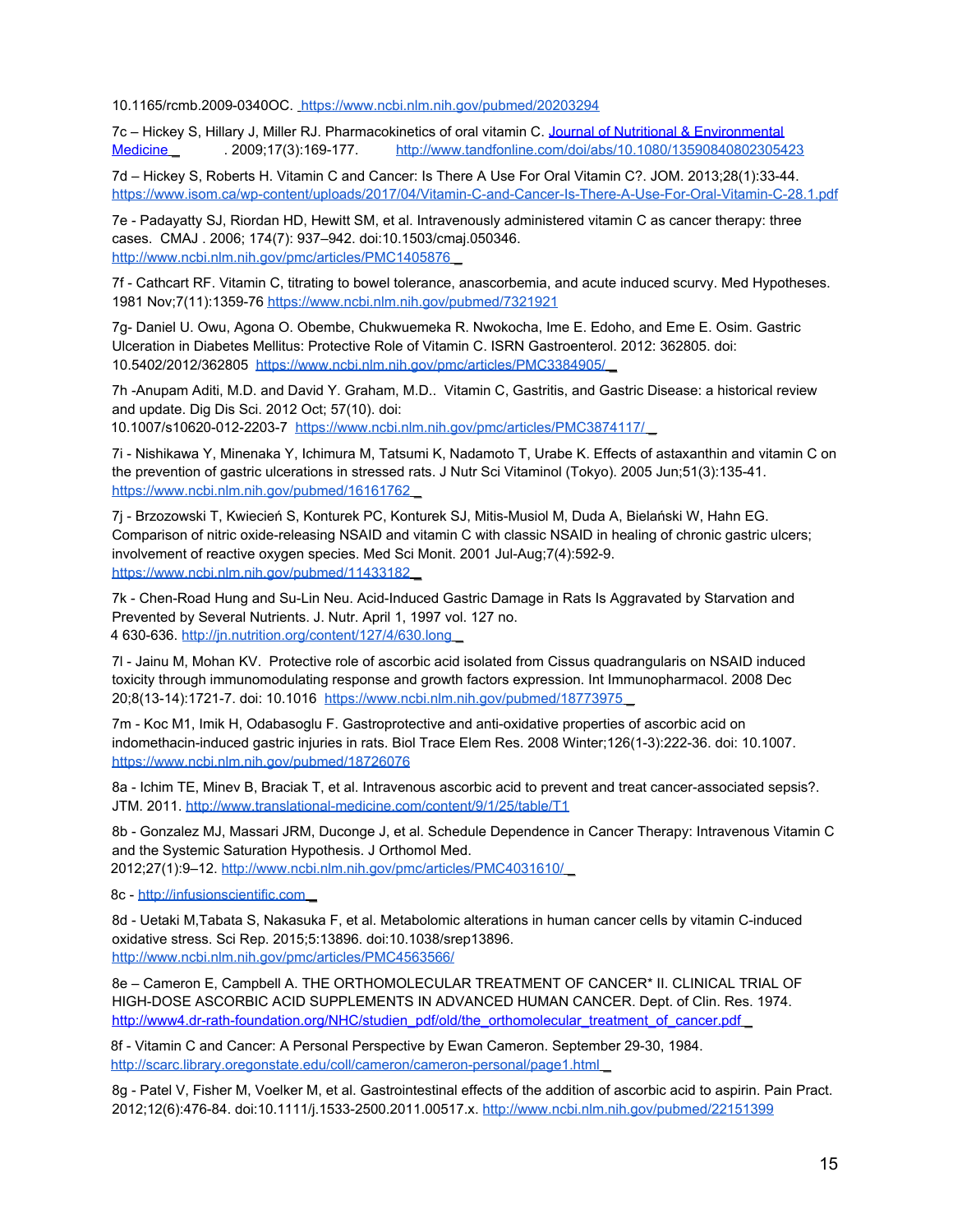8h - Mojić M, Pristov JB, Maksimović-Ivanić D, et al. Extracellular iron diminishes anticancer effects of vitamin C: An in vitro study. Sci Rep . 2014;4:5955. doi: 10.1038/srep05955 . http://www.ncbi.nlm.nih.gov/pmc/articles/PMC4121606

8i - Hempel SL, Buettner GR, Wessels DA, et al. Extracellular iron (II) can protect cells from hydrogen peroxide. Arch Biochem Biophys. 1996;330(2):401-8. http://www.ncbi.nlm.nih.gov/pubmed/8660671

8j - Pham AN, Xing G, Miller CJ, et al. Fenton-like copper redox chemistry revisited: Hydrogen peroxide and

superoxide mediation of copper-catalyzed oxidant production. JoC. 2013;301:54-64.

http://www.sciencedirect.com/science/article/pii/S0021951713000377 \_ 8k -

http://www.ncbi.nlm.nih.gov/pubmed/?term=sodium+salicylate+cancer

8l - DENSON KW, BOWERS EF. The determination of ascorbic acid in white blood cells. A comparison of W.B.C. ascorbic acid and phenolic acid excretion in elderly patients.

Clin Sci. 1961;21:157-62. http://www.ncbi.nlm.nih.gov/pubmed/13885487 \_

8m - Daş N, Nebioğlu S. Vitamin C aspirin interactions in laboratory animals. J Clin Pharm Ther. 1992;17(6):343-6. http://www.ncbi.nlm.nih.gov/pubmed/1287025

8n - Johansson U, Akesson B. Interaction between ascorbic acid and acetylsalicylic acid and their effects on nutritional status in man. Int J Vitam Nutr Res. 1985;55(2):197-204. http://www.ncbi.nlm.nih.gov/pubmed/4040504

8o - Lammers T, Peschke P, Kühnlein R, et al. Effect of Intratumoral Injection on the Biodistribution and the Therapeutic Potential of HPMA Copolymer-Based Drug Delivery Systems. Neoplasia. 2006;8(10):788–795.doi:10.1593/neo.06436. http://www.ncbi.nlm.nih.gov/pmc/articles/PMC1715923/ \_

8p - Wang G, Yin T, Wang Y. In vitro and in vivo assessment of high-dose vitamin C against murine tumors. Exp Ther Med. 2016;12(5):3058-3062. https://www.ncbi.nlm.nih.gov/pubmed/27882116

8q - Du J, Martin SM, Levine M, et al. MECHANISMS OF ASCORBATE-INDUCED CYTOTOXICITY IN PANCREATIC CANCER. Clin Cancer Res. 2010;16(2):509–520.

doi:10.1158/1078-0432.CCR-09-1713. https://www.ncbi.nlm.nih.gov/pmc/articles/PMC2807999/ \_

8r – Leveen HH, Leveen RF, Leveen EG. Treatment of cancer with phlorizin and its derivatives. 1989. https://www.google.com/patents/US4840939

8s - Proc Natl Acad Sci U S A. 2015 Jul 28; 112(30): E4111–E4119.

https://www.ncbi.nlm.nih.gov/pmc/articles/PMC4522748/figure/fig06/

8t - Dönmez Y, Akhmetova L, İşeri ÖD, et al. Effect of MDR modulators verapamil and promethazine on gene expression levels of MDR1 and MRP1 in doxorubicin-resistant MCF-7 cells. Cancer Chemother Pharmacol. 2011;67(4):823-8. doi:10.1007/s00280-010-1385-y. https://www.ncbi.nlm.nih.gov/pubmed/20563580

8u - Louters LL, Stehouwer N, Rekman J, et al. Verapamil inhibits the glucose transport activity of GLUT1. J Med Toxicol. 2010;6(2):100-5. doi:10.1007/s13181-010-0072-z. https://www.ncbi.nlm.nih.gov/pubmed/20354917

8v – Gao JL, Chen YG. Natural Compounds Regulate Glycolysis in Hypoxic Tumor Microenvironment. BioMed Research International. 2015;2015:354143. http://www.hindawi.com/journals/bmri/raa/354143/

8w - Torres MP, Rachagani S, Purohit V, et al. Graviola: A Novel Promising Natural-Derived Drug That Inhibits Tumorigenicity and Metastasis of Pancreatic Cancer Cells In Vitro and In Vivo Through Altering Cell Metabolism. Cancer Lett. 2012;323(1):29–40. doi:10.1016/j.canlet.2012.03.031. https://www.ncbi.nlm.nih.gov/pmc/articles/PMC3371140/ \_

8x - Bonuccelli G, Francesco EMD, Boer RD, et al. NADH autofluorescence, a new metabolic biomarker for cancer stem cells: Identification of Vitamin C and CAPE as natural products targeting "stemness". Oncotarget . 2017 Mar 28; 8(13): 20667–20678. doi:10.18632/oncotarget.15400. https://www.ncbi.nlm.nih.gov/pmc/articles/PMC5400535/ \_

8y - Schmalhausen EV, Pleten' AP, Muronetz VI. Ascorbate-induced oxidation of glyceraldehyde-3-phosphate dehydrogenase. Biochem Biophys Res Commun. 2003 Aug 29;308(3):492-6. https://www.ncbi.nlm.nih.gov/pubmed/12914777